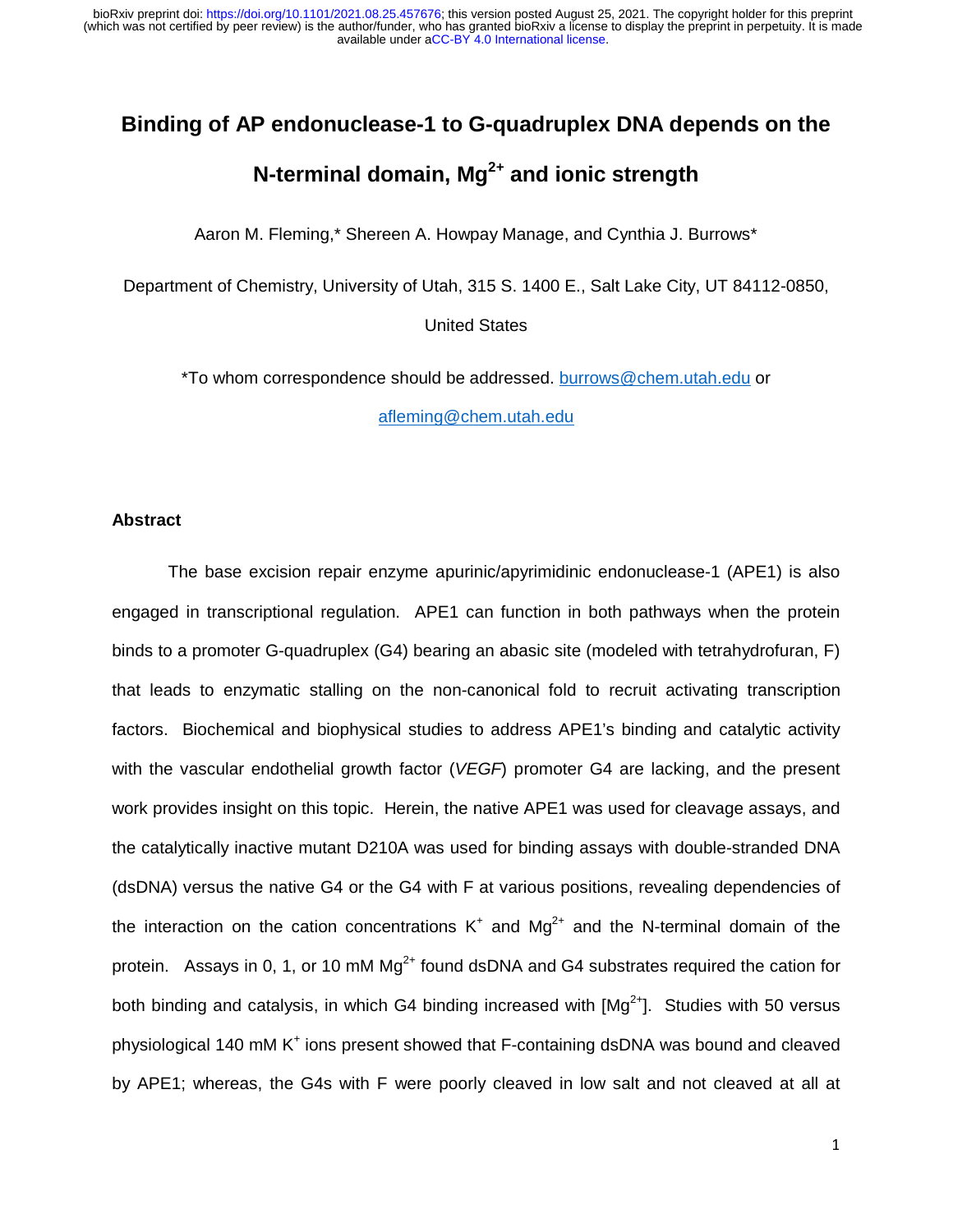higher salt while the binding remained robust. Using Δ33 or Δ61 N-terminal truncated APE1 proteins, the binding and cleavage of dsDNA with F was minimally impacted; in contrast, the G4s required the N-terminus for binding and catalysis. With this knowledge, we found APE1 could remodel the F-containing *VEGF* promoter dsDNA→G4 folds in solution. Lastly, the addition of the G4 ligand pyridostatin inhibited APE1 binding and cleavage of F-containing G4s but not dsDNA. The biological and medicinal chemistry implications of the results are discussed.

## **Keywords**

G-Quadruplex, APE1, gene regulation, binding assays, DNA remodeling, pyridostatin

# **TOC graphic**

| <b>APE1 Binding Dependency</b> |    |           |            |
|--------------------------------|----|-----------|------------|
|                                | AP | <b>AP</b> |            |
| [Mg(II)]                       | X  | XX        | XX         |
| $[K^+]$                        |    | X         | X          |
| APE1's N-<br>Terminus          | Χ  | XX        | <b>XXX</b> |
| PDS                            |    |           |            |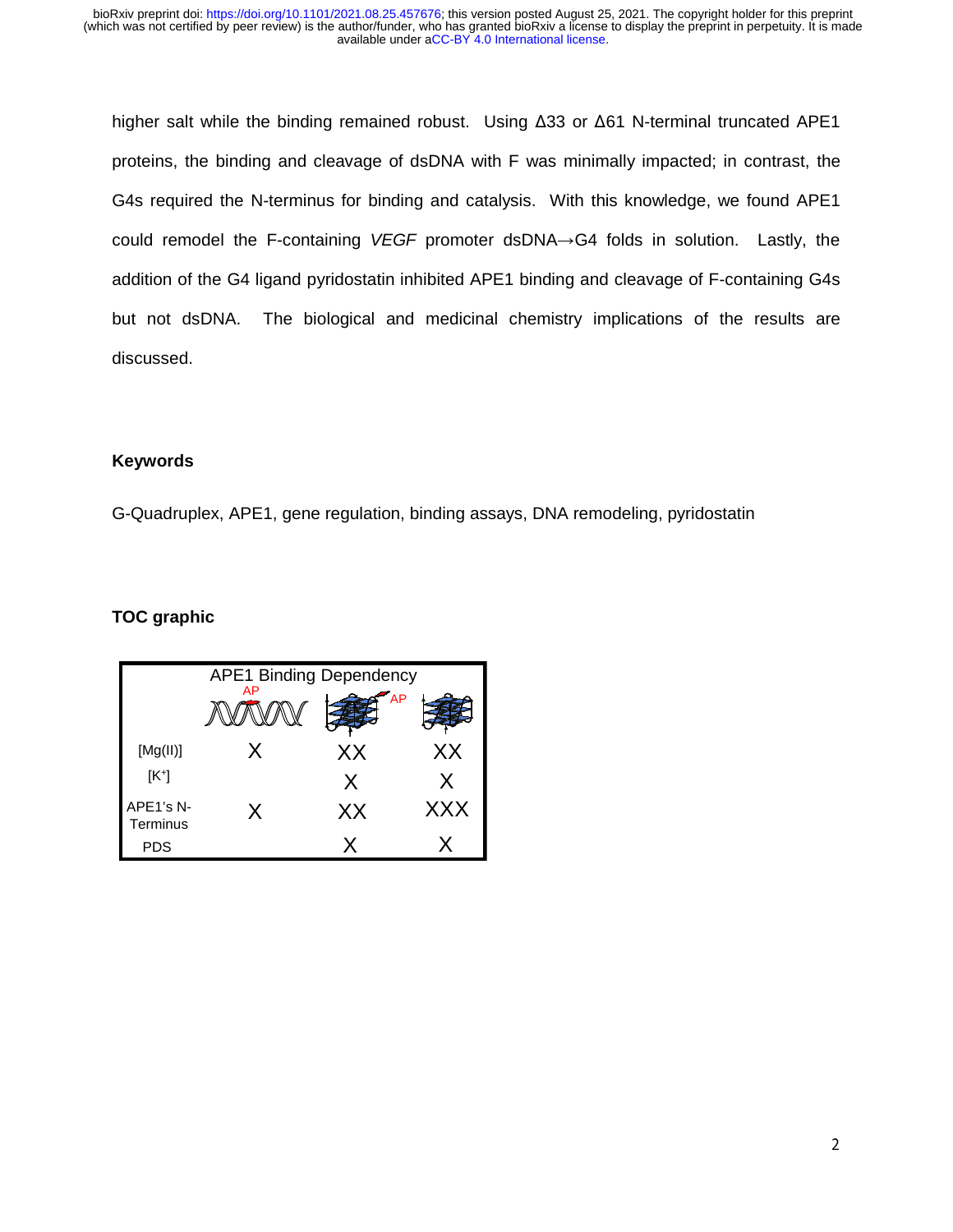#### **Introduction**

Interactions between DNA and proteins are essential for driving the faithful execution of genomic processes such as the repair of damaged DNA nucleotides and transcriptional regulation. Oxidative stress is a cellular situation in which damage to DNA increases, and transcription of many genes is modulated in response to cellular damage.<sup>1,2</sup> Contemporary studies have shown diversity in the functions of DNA repair proteins in that some are also actively engaged in transcriptional regulation;<sup>3-9</sup> these include 8-oxoguanine DNA glycosylase I (OGG1) and apurinic/apyrimidinic endonuclease-1 (APE1).<sup>10,11</sup> However, the DNA-protein interactions regarding this crossover from repair to regulation are poorly understood, particularly for APE1.

The role of APE1 in transcriptional regulation has been proposed to operate by a few different pathways. Beyond APE1 functioning as an endonuclease in DNA repair, it is a redox effector factor (REF-1) found to reduce transcription factors such as AP-1, HIF-1α, or p53 to their reduced and activated states for DNA binding and gene regulation.<sup>12-16</sup> APE1 is proposed to stimulate transcription factor loading on DNA via transient cooperative binding to induce a conformational change of the helix.<sup>17</sup> Another proposed pathway involves APE1 binding to gene promoter sequences bearing an abasic site (AP) substrate and stalling because of the non-canonical structure;<sup>11,15</sup> In this pathway, the nuclease activity is attenuated allowing recruitment of activating transcription factors such as AP-1 or HIF-1α for gene activation. The cellular finding of APE1 and transcription factor binding to DNA at the same loci observed by ChIP analysis supports the co-binding proposal for gene regulation.<sup>15</sup> This has been best documented for activation of the vascular endothelial growth factor *VEGF* gene, but there remain questions regarding why stalling of APE1 occurs in the promoter to regulate transcription as opposed to the repair process continuing by the multifunctional endonuclease (Figure 1). We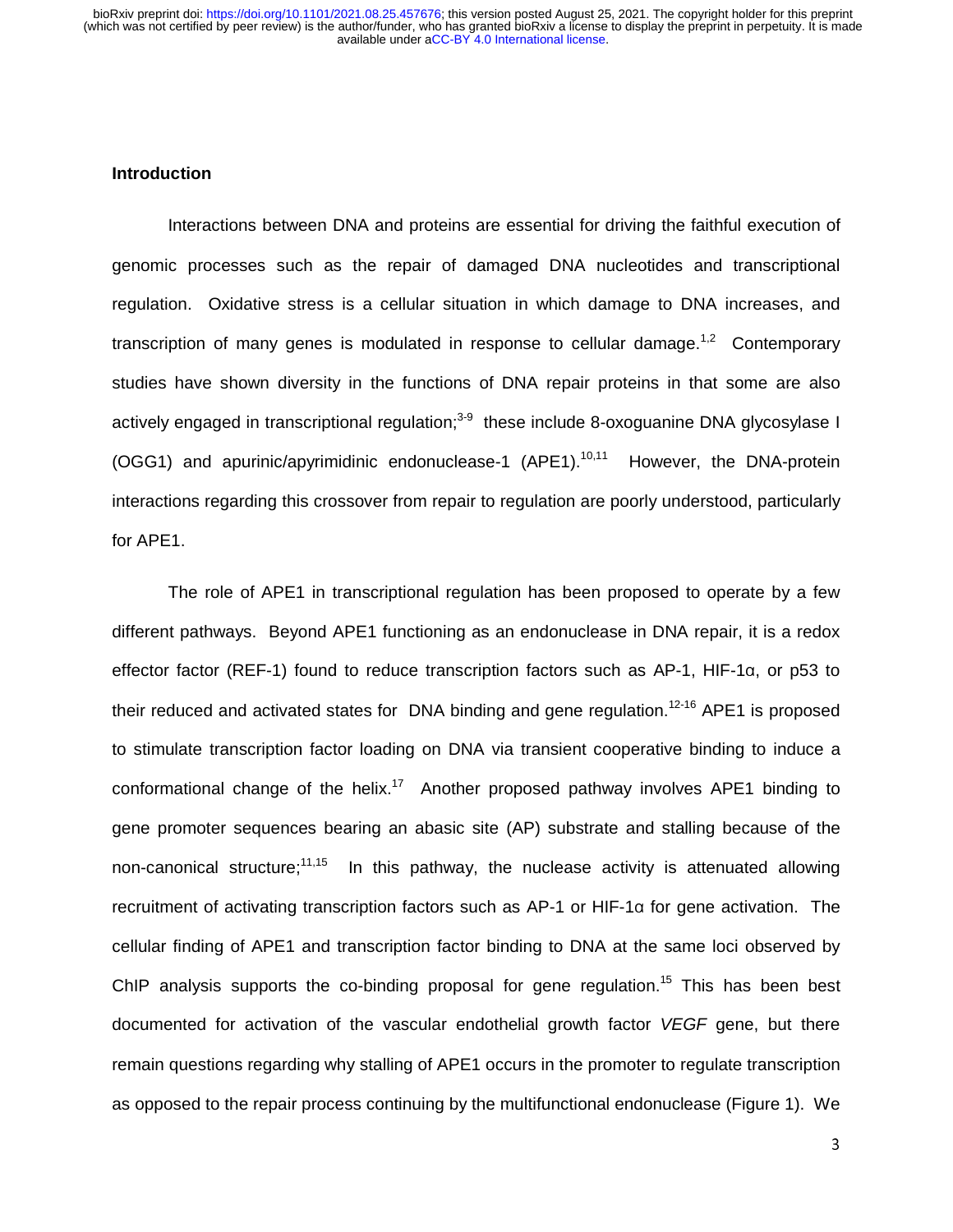have proposed a role for G-quadruplex folding to explain the switch from APE1 acting as an endonuclease to that of a redox effector for transcription factor recruitment.



**Figure 1.** The multifunctional nuclease APE1 is a member of the base excision repair pathway and can function in transcriptional regulation. The present work asks what molecular properties of the DNA and protein lead to the crossover from one function to the other?

Our prior work for the proposal of APE1 binding DNA for gene regulation was derived from chemically-defined plasmid DNA sequences studied in cellulo, and it was based on two features common to  $G_n$  (n  $\geq$  3) sequences in DNA.<sup>1,11,18</sup> First, stacking of two or more adjacent guanines in the DNA duplex lowers the redox potential of G's followed with a G on their 3' side, and such sites can be targeted at a distance via long-range charge transport, ultimately forming 8-oxo-7,8-dihydroguanosine (OG) in the GGG track.<sup>19-22</sup> The OG in double-stranded DNA (dsDNA) then becomes a target for initiation of base excision repair.<sup>23</sup> Secondly, G-rich sequences such as those found in human gene promoters have a greater propensity to adopt non-canonical structures including G-quadruplex (G4) folds that can function as hubs for transcription factor loading.  $24,25$  Thus, remote oxidation of dsDNA can result in OG formation focused in G-rich gene promoters followed by the BER glycosylase OGG1 targeting this site. The AP lesion so formed destabilizes dsDNA which may be the trigger for refolding to a Gquadruplex  $(G4)$  (Figure 1).  $26,27$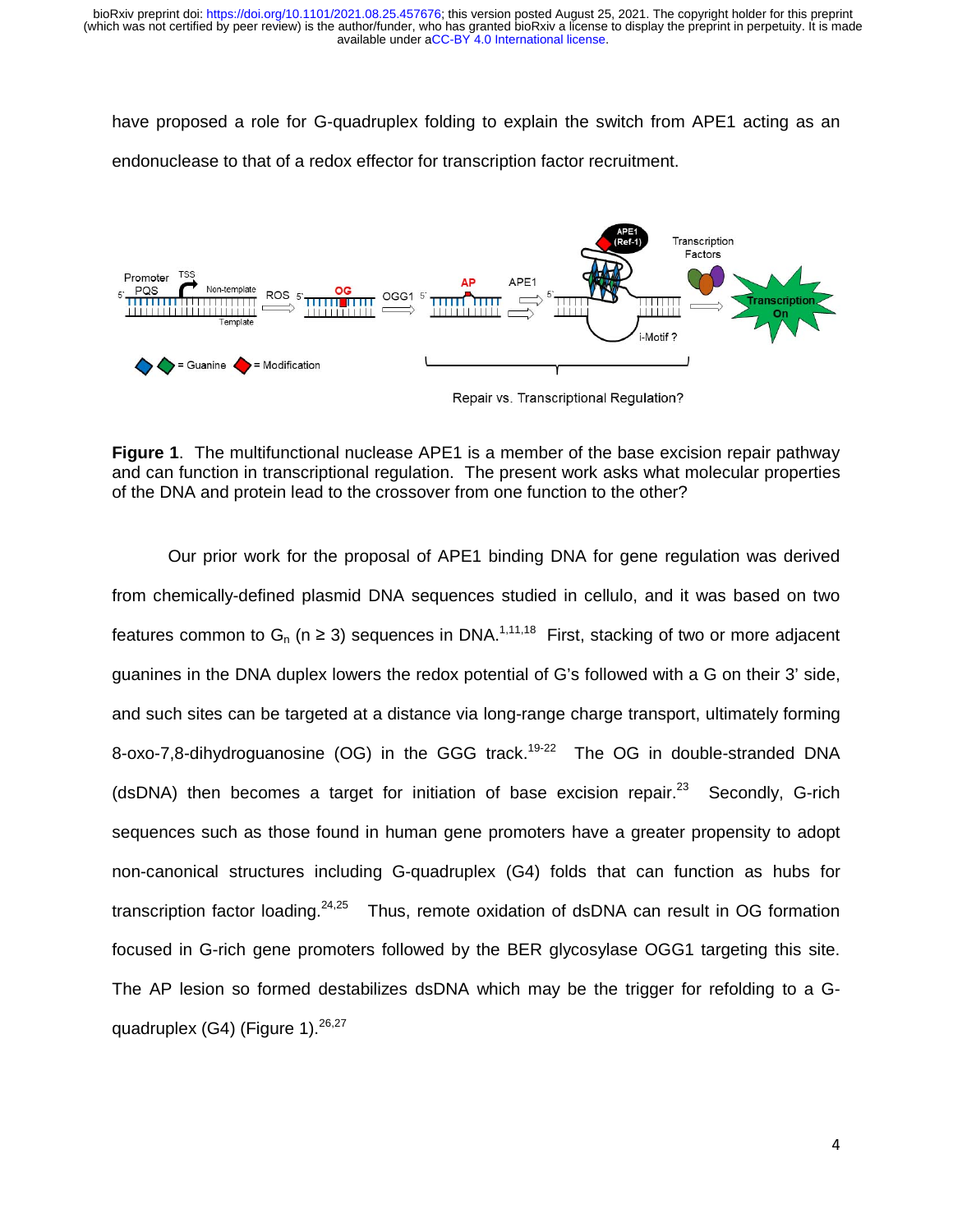G-quadruplex folds occur in DNA sequences that have at least four closely spaced tracks of three (or more) Gs. Three-layer G4s are stabilized by coordination of two  $K^+$  ions, the dominant cellular cations, and each G-track is connected by one or more nucleotides that form single-stranded loops arranged in topologies that can orient the 5'-3' G tracks either parallel or anti-parallel. In many instances in human promoters, there exist extra G nucleotides that can reside in the loops or that are part of a fifth G-run. These extra G nucleotides can aid in maintaining G4 folding even when an essential core G nucleotide is chemically modified, such as being oxidized to an OG lesion.<sup>28</sup> As a consequence, the AP-bearing G4 is a stable structure. We propose that this G4 structure allows docking of APE1 followed by transcription factor recruitment for gene regulation (Figure 1).<sup>1,2</sup>

There remain many unknowns regarding the biochemistry and biophysics of APE1 interacting with G4s, and specifically promoter G4s, that may determine repair versus regulation by this protein. For instance, APE1 endonuclease activity assays monitoring AP cleavage showed low yields in the human telomere,<sup>29-31</sup> *c-MYC*<sup>32</sup> and *NEIL3*<sup>33</sup> G4 folds in concentrations of K<sup>+</sup> generally studied below physiological concentrations, and no data have been reported for APE1 activity on an AP-containing *VEGF* G4. The binding constant for APE1 interacting with the native human telomere G4 folds in Na<sup>+</sup> or K<sup>+</sup> solutions in which antiparallel and hybrid folds, respectively, have been measured; $30,31$  in contrast, binding constants with predominantly parallel-stranded promoter G4s with and without AP sites have not been evaluated. The APE1 protein requires  $Mg^{2+}$  as a critical cofactor for catalysis and product release,  $34-36$  but variations in  $Mg^{2+}$  concentrations have not been studied with APE1 interacting with G4s. The APE1 protein has an intrinsically disordered N-terminal domain, and its role in binding and influencing the endonuclease activity were reported for the human telomere sequence, $30$  but this is not known for promoter parallel-stranded G4s. Finally, it is not known whether APE1 can remodel duplex DNA to G4-folded DNA to generate the structural hub for the recruitment of transcription factors.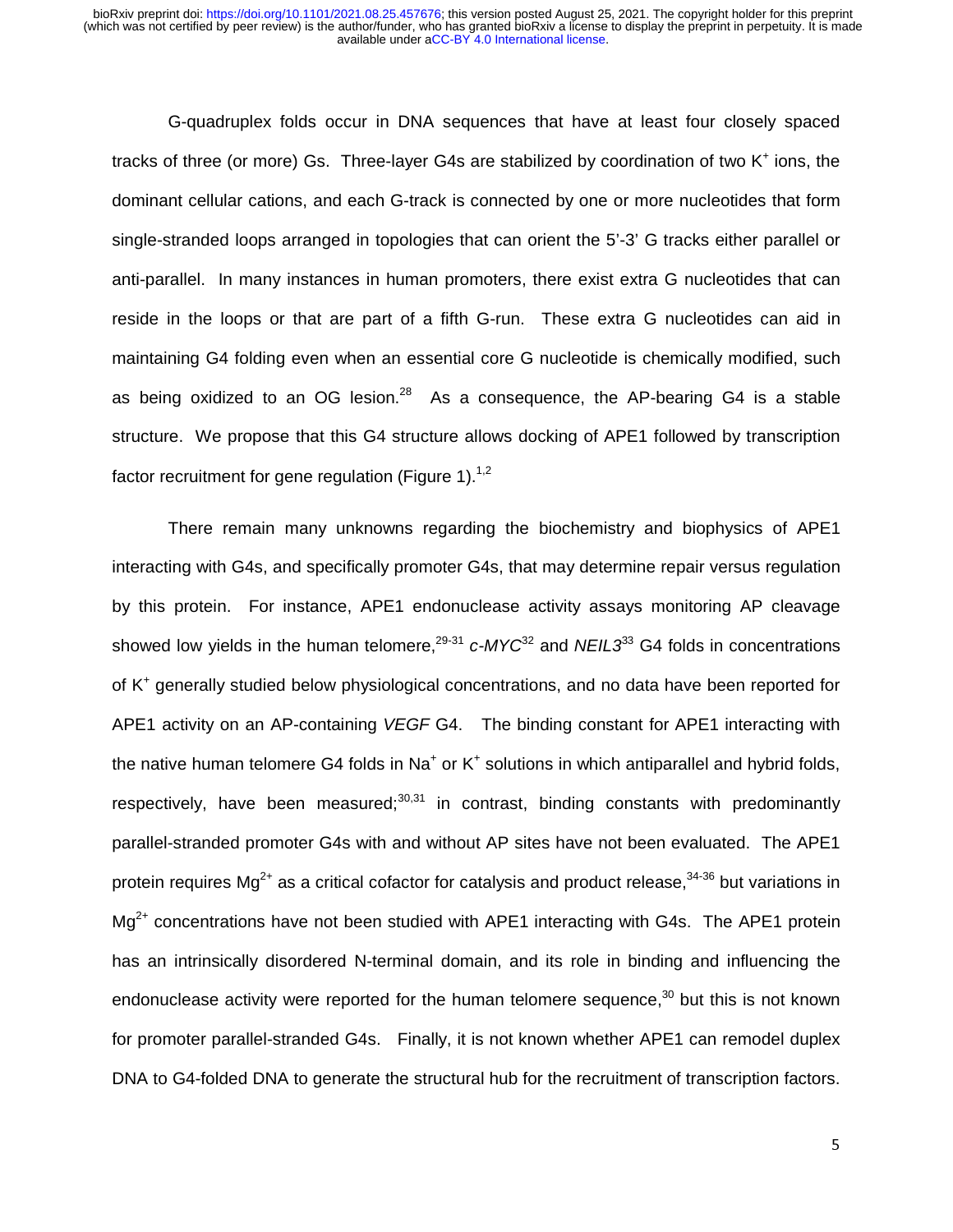The work herein provides new molecular insights for APE1 interacting with promoter G4s, addressing these unknowns. The details of the present study aid in understanding how APE1 functions as both a DNA repair and transcriptional regulatory protein, whereby the crossover from repair to regulation can occur in G-rich gene promoter sequences that can adopt G4 folds.

#### **Results and Discussion**

#### *2.1. Characterization of the VEGF G4s studied*

 The *VEGF* promoter DNA strands were made by solid-phase synthesis with the tetrahydrofuran (F) analog of AP at positions previously found to be prone to oxidative damage (Table 1).<sup>28</sup> The F analog, unlike an AP, is chemically stable and both are equally good substrates for APE1.37 The *VEGF* potential G-quadruplex sequence (PQS) has five G runs in which the four on the 5° side adopt the principal wild-type fold in solution.<sup>38</sup> For the native *VEGF* G4 studies, only the principal fold was studied (*VEGF*-4). When a modification such as an F is present, the fifth G track can swap with the damaged G run to maintain the fold,<sup>28</sup> and to study this, both four- and five-track *VEGF* sequences were prepared with the F modification. To interrogate the impact of a lesion in a loop position, an F was placed at position 12 (*VEGF*-4 F12 and *VEGF*-5 F12), and to study a core lesion position, an F analog was synthesized at position 14 (*VEGF*-4 F14 and *VEGF*-5 F14). The folding and stabilities of the *VEGF* sequences under the initial endonuclease and binding conditions were first evaluated.

| Name         | Sequence                           |
|--------------|------------------------------------|
| $VEGF-4$     | 5 ' - CGGGGCGGGCCGGGGGCGGGGT - 3 ' |
| $VEGF-4$ F12 | 5 ' - CGGGGCGGGCCFGGGGCGGGGT - 3 ' |
| $VEGF-5$ F12 |                                    |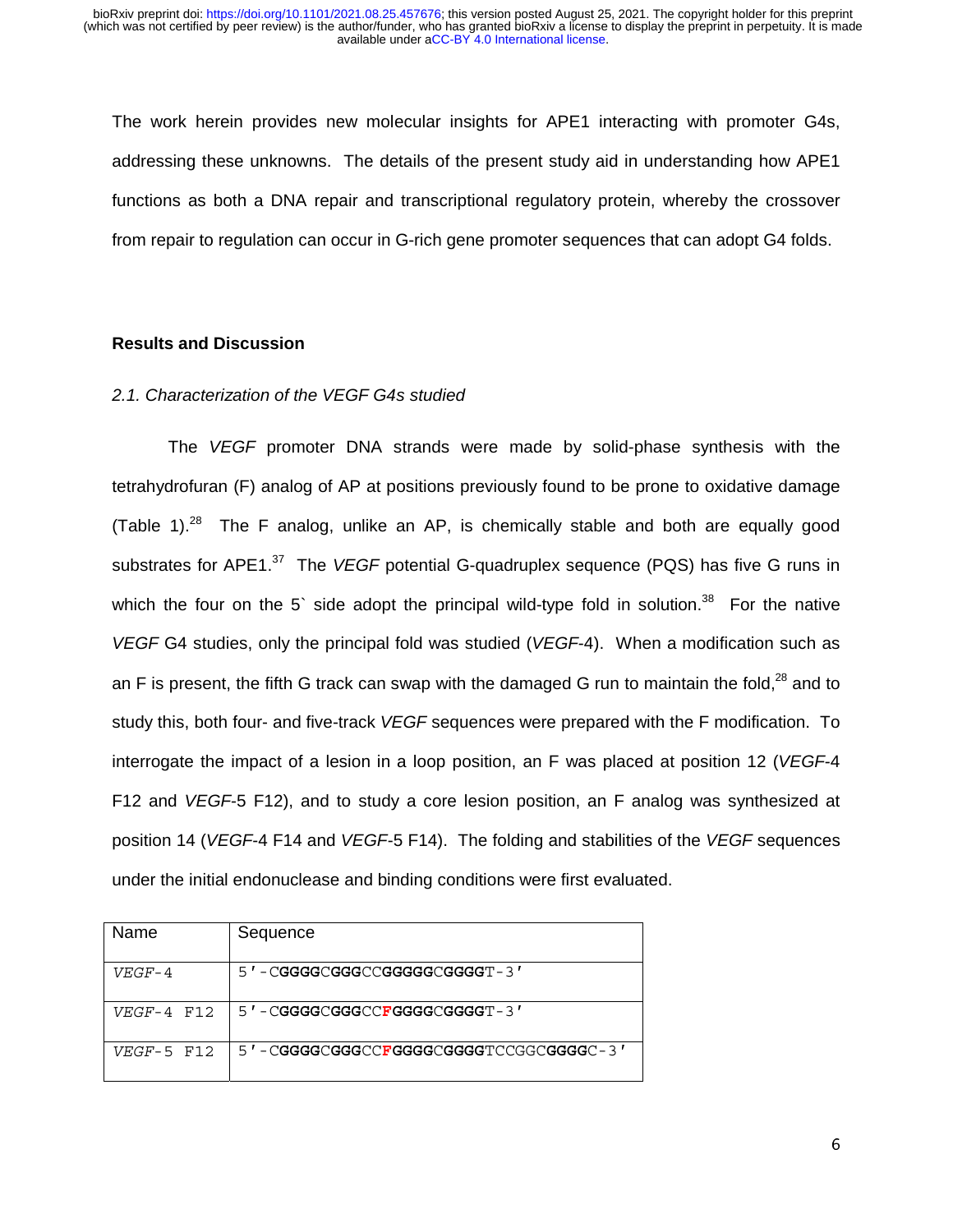| $VEGF-4$ F14 | 5 ' - CGGGGCGGGCCGGFGGCGGGGT - '                                          |
|--------------|---------------------------------------------------------------------------|
| $VEGF-5$ F14 | 5'-CGGGGCGGGCCGGFGGCGGGGTCCGGCGGGGGC-3'                                   |
| dsDNA F      | $5'$ - $CGGGCGGGCCFGGGGCGGGGT - 3'$<br>3 ' -GCCCCGCCCGGCCCCCCGCCCCA - 5 ' |
|              |                                                                           |

As a consequence of APE1 requiring  $Mq^{2+}$  as an essential cofactor for catalysis,  $34,35$  the G4 folding studies were conducted with and without  $Mg^{2+}$  present to determine whether the G4 topology was altered. The *VEGF* sequences were allowed to fold in APE1 analysis buffer that was selected based on literature reports (20 mM Tris or NaP<sub>i</sub> buffer pH 7.4 at 22 °C and 50 mM KOAc) with and without 10 mM  $Mg(OAc)<sub>2</sub>$ .<sup>32</sup> The folded G4s were then analyzed by circular dichroism (CD) spectroscopy and thermal melting analysis  $(T_m)$  to determine the global G4 topologies, their stabilities, and the impact of  $Mg^{2+}$  on these two features. Structural control studies were conducted in Li<sup>+</sup> buffers that do not permit G4 folding.<sup>39</sup> First, the CD analysis in buffers with Li<sup>+</sup> ions found the sequences failed to adopt G4 folds based on the low intensity and flat CD spectra obtained (Figures 2A-2E gray lines). These findings suggest the sequence are likely random coils in Li<sup>+</sup> buffer based on comparisons to the literature.<sup>39</sup> The native *VEGF*-4 sequence folded in K<sup>+</sup>-ion buffers produced CD spectra with a positive rotation at  $\sim$  260 nm and negative rotation at  $\sim$ 240 nm that was not impacted by Mg<sup>2+</sup> (Figures 2E black vs. red lines). These spectra are good examples of a parallel-stranded G4 fold that is not sensitive to the presence of Mg $^{\mathrm{2+,40}}$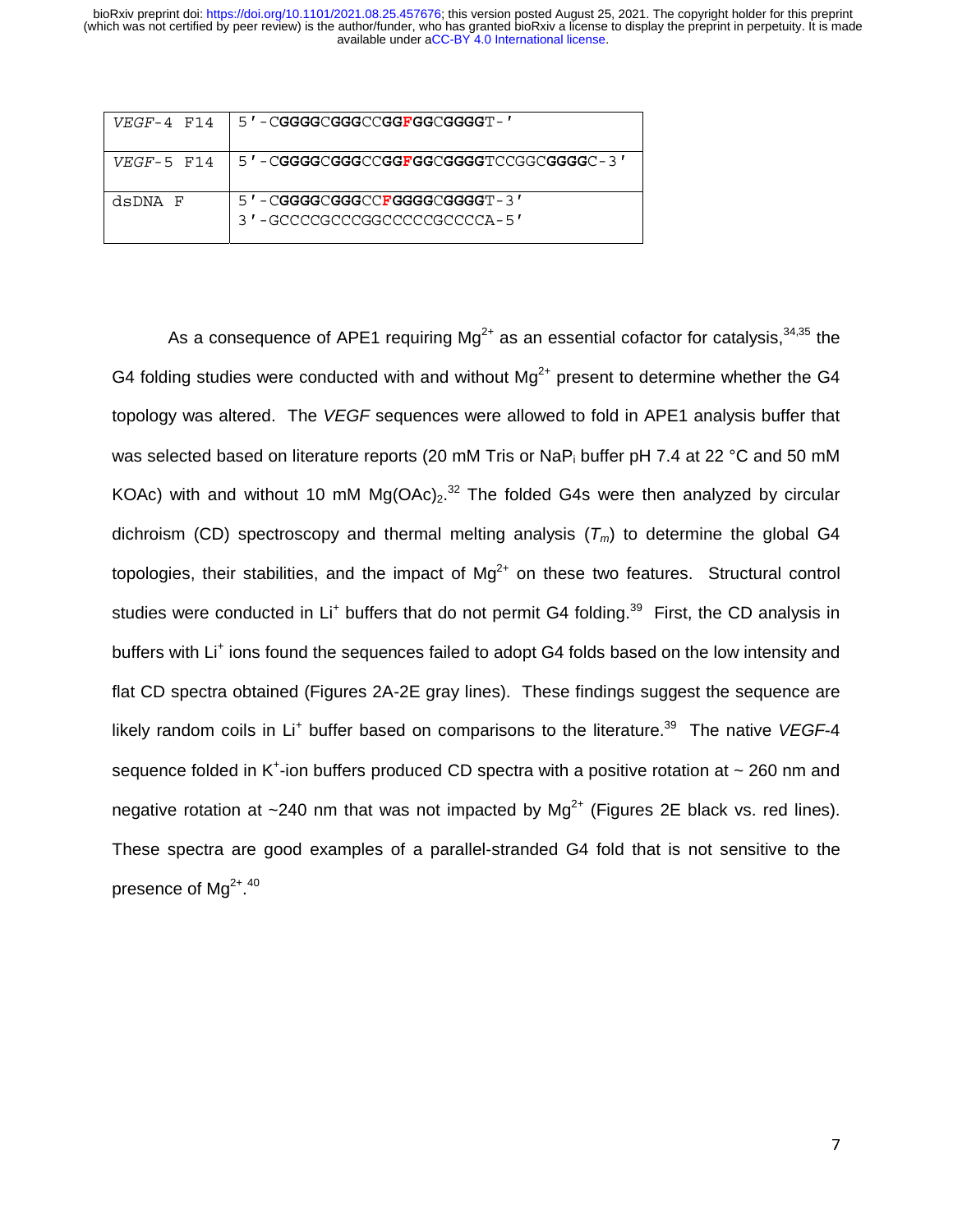

Figure 2. Analysis of the impact of K<sup>+</sup> and Mg<sup>2+</sup> cations on the folding and stability of the VEGF G4s. (A-E) Inspection of G4 folding by CD spectroscopy in different buffer systems at 22 °C.  $(F)$  A plot of the  $T_m$  values measured and the respective errors from three independent analyses in the different buffer systems. The buffer and salt compositions represented by the labels are as follows: LiOAc = 20 mM Tris pH 7.4 at 22 °C with 50 mM LiOAc. KOAc = 20 mM Tris pH 7.4 at 22 °C with 50 mM KOAc; KOAc/Mg(OAc)<sub>2</sub> = 20 mM Tris pH 7.4 at 22 °C 50 mM KOAc and 10 mM Mg(OAc)<sub>2</sub>. \*The  $T_m$  values were recorded in 20 mM KP<sub>i</sub> buffer at pH 7.4.

The F-containing G4 folds produced subtle but distinct differences compared to the native *VEGF* G4 studied in the same buffers (Figures 2A-2E). They all had rotation maxima and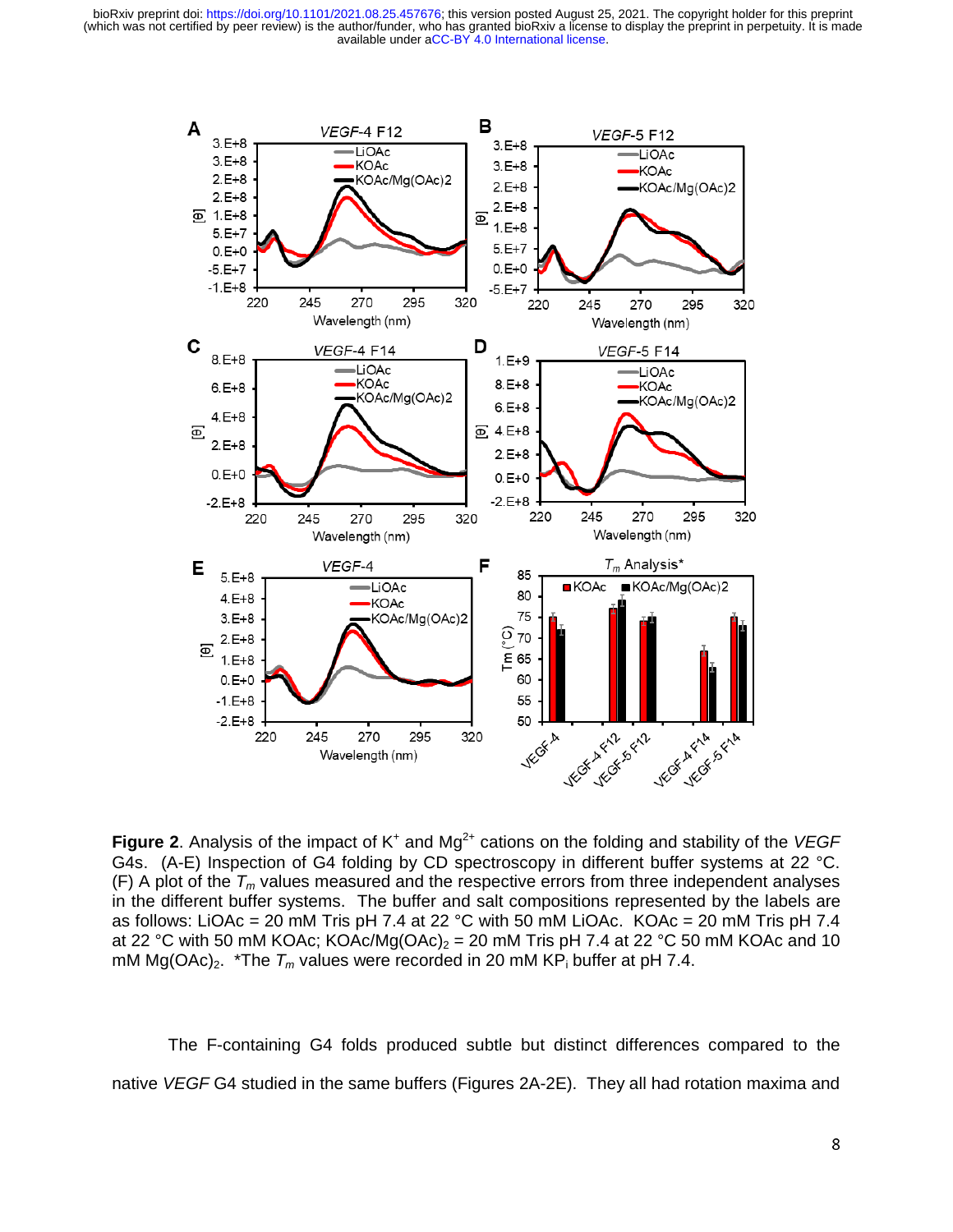minima at  $\sim$ 260 and  $\sim$ 240 nm, respectively, supporting parallel-stranded G4 folds.<sup>40</sup> In addition, all spectra recorded had shoulders of positive rotation at wavelengths >280 nm that suggests a subpopulation of antiparallel-folded G4s are also in solution.<sup>40</sup> When  $Mq^{2+}$  ions were added at 10 mM concentration before annealing in K<sup>+</sup> buffers, no significant changes to the CD spectra were observed for the four-track *VEGF*-4 F12 and *VEGF*-4 F14 sequences, as well as the fivetrack *VEGF*-5 F12 sequence (Figures 2A, 2B, and 2C black vs. red lines). In contrast, when the fifth G-track was present in the *VEGF*-5 F14 with a core modification that engages the fifth Gtrack most efficiently.  $Ma^{2+}$  produced a significant shoulder at the long-wavelength region with a stronger intensity that suggests a greater amount of antiparallel stranded fold in solution (Figure 2D black vs. red lines). Finally, thermal melting studies used an established protocol to measure the  $T_m$  values by monitoring the unfolding process via the decay in UV-vis absorption intensity at 295 nm.<sup>41</sup> The  $T_m$  values for the G4 folds were revealed to be >60 °C and only showed minor differences in the presence of  $Mg^{2+}$  (Figure 2F). The most interesting observation regarding the  $T_m$  values was the in the G4s with a core lesion at position 14; in the four-track sequence (*VEGF*-4 F14), the  $T_m$  value was ~10 °C lower than the native sequence but when the fifth G track was present, stability was recovered. This is consistent with our prior studies showing engagement of the fifth G-run to stabilize the fold when a lesion resides in a core position.<sup>11,28</sup>

 In summary, the native *VEGF*-4 sequence adopts a parallel-stranded G4 under the conditions of the study, a topology consistent with the NMR structural results for this sequence.<sup>38</sup> The F-containing *VEGF* G4s provided CD spectra that identify both parallel- and antiparallel-folded G4s are present in solution (Figure 2A-E). Extinction coefficients for the CD intensities for each fold type are not known, and therefore, the ratio of parallel to antiparallel cannot be determined. The  $T_m$  values measured for all G4 folds were much greater than the 22 or 37 °C temperature at which the binding and activity assays were conducted, respectively, and any differences in the values will not likely impact the results of the experiments that followed.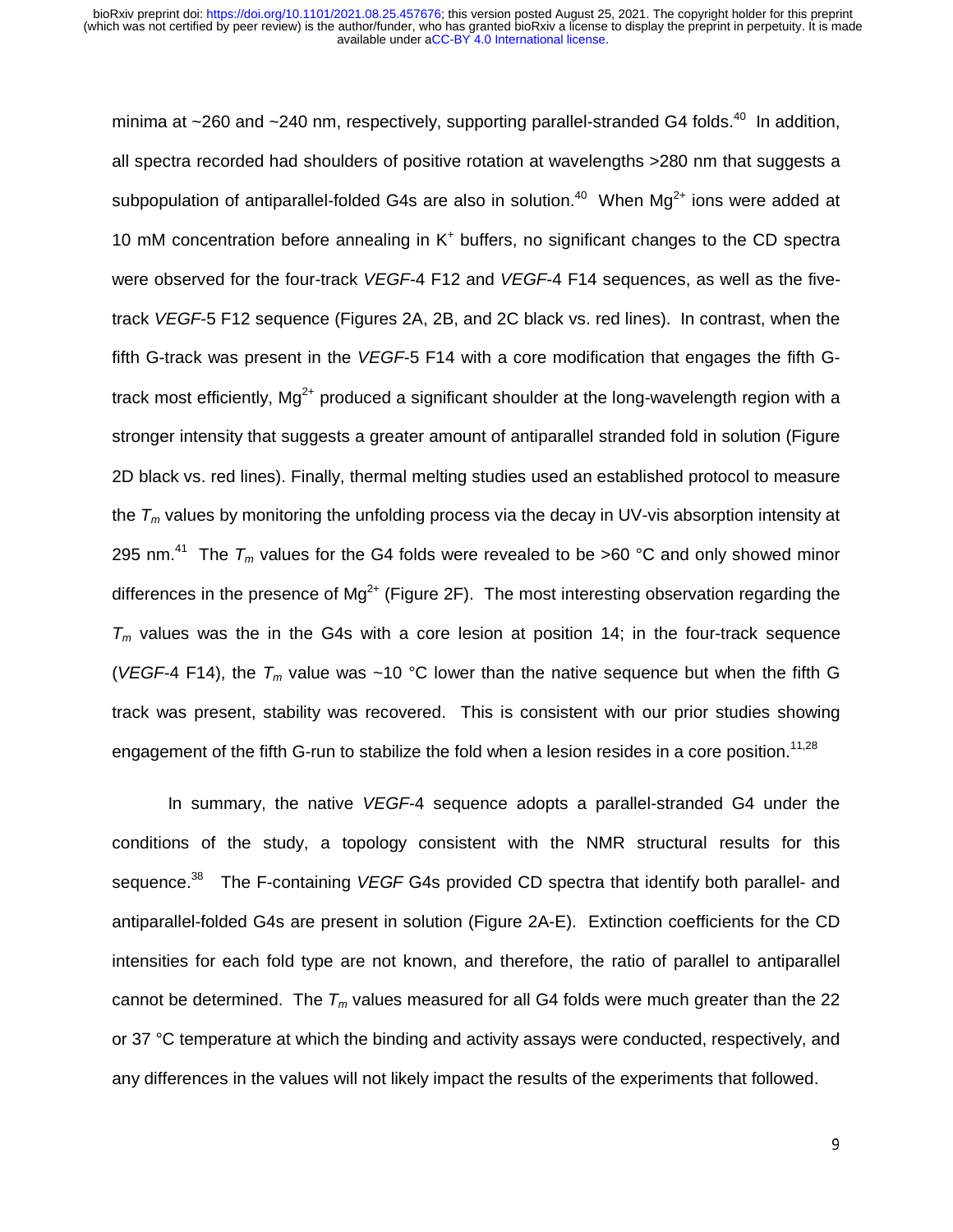### *2.2 APE1 endonuclease activity assays for cleavage of the VEGF dsDNA and G4s*

 Prior reports have demonstrated that the endonuclease activity of APE1 is attenuated when an F is found in the hTelo,<sup>29-31</sup> NEIL3,<sup>33</sup> or *c-MYC*<sup>32</sup> G4 folds with position dependency on the cleavage yield; however, this analysis has not been reported for the *VEGF* G4 sequences with an F at loop or core positions. The present studies monitored APE1-catalyzed cleavage at an F by separating the reactants from the products on a polyacrylamide gel electrophoresis (PAGE) experiment using  ${}^{32}P$  5'-labeled DNA strands to visualize and quantify the bands (Figure 3A). The first reactions were conducted using previously established reaction buffers and salts (20 mM Tris pH 7.5 at 37 °C, 50 mM KOAc, 10 mM  $Mg(OAc)_2$ , and 1 mM DTT).<sup>32</sup> The reactions were conducted under steady-state reaction conditions with 10 nM DNA and 3 nM APE1. First, the dsDNA F with a C nucleotide opposite the lesion was used as the positive control substrate to monitor a 60 min time-course product production profile catalyzed by APE1 (Figure 3B). The yield was >90% after 5 min verifying a robust reaction in this sequence context consistent with prior studies.<sup>36,42,43</sup>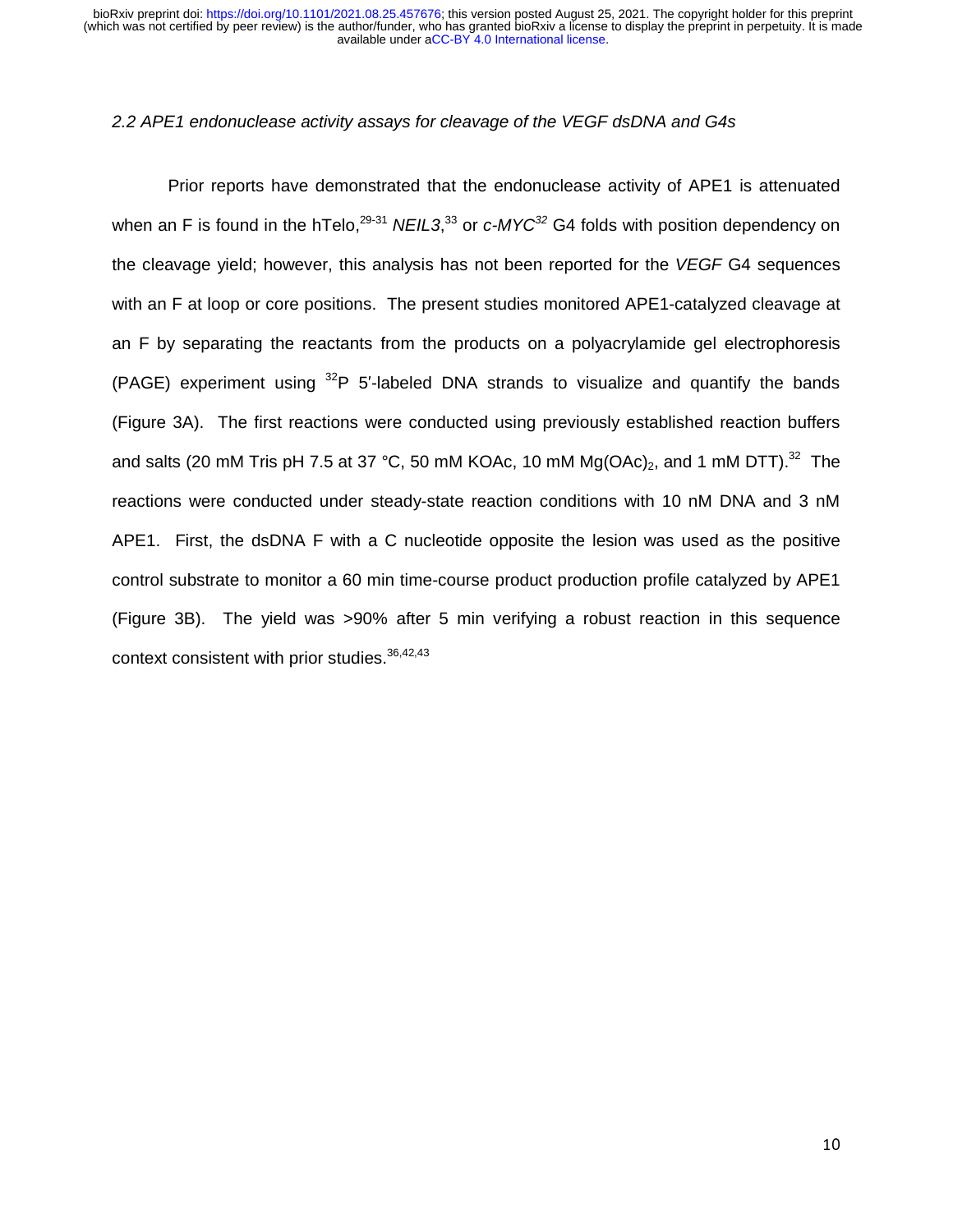

**Figure 3**. Monitoring the APE1-catalyzed cleavage of an AP site in the *VEGF* sequence by PAGE analysis to identify position- and context-dependent yields. (A) Example time-dependent PAGE analysis of APE1-catalyzed strand scission at an F site in the dsDNA or G4 contexts. The yield vs. time profiles for cleavage in the (B) dsDNA context with F at positions 12 (dsDNA F), as well as four- and five-track G4 contexts with F at position (C) 12 or (D) 14. The reactions were conducted by preincubating 10 nM DNA in 20 mM Tris pH 7.5 (37 °C) with 50 mM KOAc, 10 mM  $Mg(OAc)_2$ , and 1 mM DTT present at 37 °C for 30 min. After the preincubation, APE1 was added to a 3 nM final concentration, and the reactions were allowed to progress to the desired time and then quenched by adding a stop solution and heating at 65 °C for 20 min before PAGE analysis.

The time-course reaction profiles for the F-containing *VEGF* G4s cleaved by APE1 showed that the yields never surpassed ~20%, and the value measured was highly dependent on the location of the lesion and whether the fifth G track was present or not. For F12 with a G4 loop lesion in the four-track G4 (*VEGF*-4 F12), the APE1-catalyzed cleavage yield was nearly 15% at 10 min and slightly increased after a 60 min reaction; the same lesion in the five-track fold (*VEGF*-5 F12) more slowly progressed to finally achieve a cleavage yield of ~15% after 60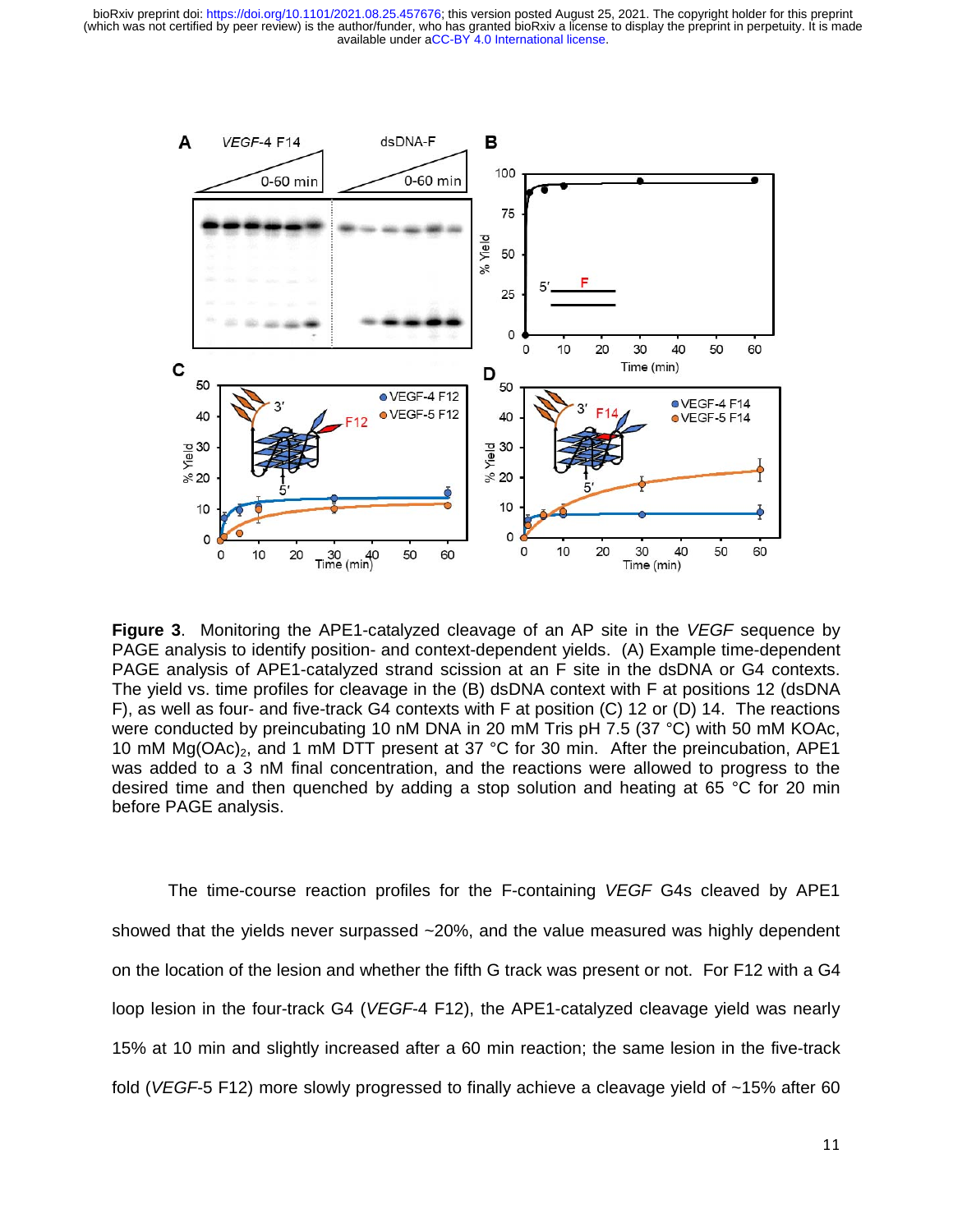min (Figure 3C). In contrast, the sequences with a core F at position 14, the four-track fold (*VEGF*-4 F14) was cleaved by APE1 at 10 min to a yield of ~8% that did not change up to the 60 min cutoff (Figure 3D). Interestingly, when the fifth G-track was present, cleavage of the core F slowly reached a final yield of ~20% after a 60 min reaction (Figure 3D). These data verify APE1 cleavage of an F site in the *VEGF* G4 context with either four or five G tracks is highly attenuated compared to cleavage in the dsDNA context. The final yield for APE1 catalyzed cleavage of an F in the *VEGF* G4 context is dependent on the location of the lesion, similar to findings for F cleavage by this enzyme in the hTelo and *NEIL3* G4 folds.<sup>29,30,33</sup> In these studies, the fifth G track slowed the rate of the endonuclease reaction that likely results from the increased dynamics of the G4 fold when the extra domain is present.

 The enzyme assays described were conducted under steady-state reaction conditions ([DNA] > [APE1]) that could result in product inhibition for the G4 reaction contexts leading to low overall yields compared to the dsDNA context; this has been observed for APE1 in other reactions.<sup>36</sup> To probe the possibility of product inhibition for the reactions, experiments were then conducted under single-turnover conditions ( $[DNA] = [APE1] = 10$  nM) to observe that the 60-min yield remained the same (Figure S1). Many other variations in the reaction setup were attempted to find the yield still did not change (Figure S1). This led us to question whether APE1 was even capable of binding the F-containing, and predominantly parallel-stranded, *VEGF* G4 substrates that led to the poor endonuclease yields (Figures 2 and 3).

### *2.3 Cation dependency for binding of APE1 to the F-containing VEGF dsDNA and G4s*

The full-length native APE1 was used for the initial studies. Because Mg<sup>2+</sup> is a key cofactor required for the endonuclease activity of APE1 and cleavage would interfere with binding, the initial studies were conducted in the presence of excess EDTA and no added  $Mg^{2+}$ . Control activity assays found under the saturating EDTA conditions employed, no APE1 cleavage was observed (Figure 3A; displayed as no reaction (n.r.) for what would be orange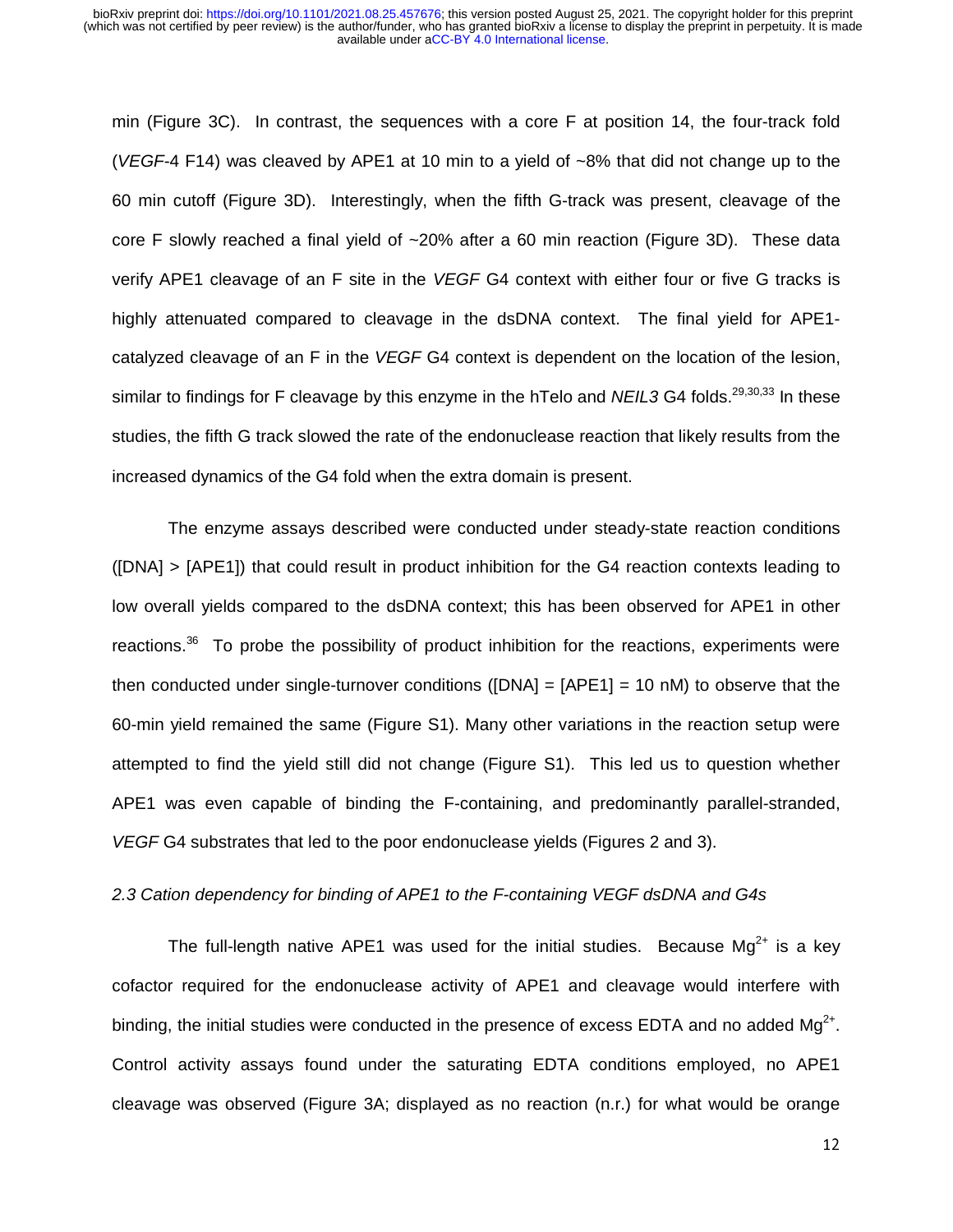bars). Typical methods to monitor and quantify DNA-protein binding interactions include electrophoretic mobility shift assays (EMSAs) or surface plasmon resonance (SPR). Attempts to study the APE1-G4 binding interaction by EMSAs produced bands in the wells that were not suitable for quantification; in the SPR analysis of the interaction, the nonspecific interaction of APE1 with the sensor chip was too high to yield reliable data for analysis (Figure S2). Therefore, fluorescence anisotropy was applied to monitor and quantify the APE1-G4 binding interaction, an approach previously applied to quantify protein-G4 binding constants and APE1 dsDNA binding constants.<sup>44,45</sup> There exist a few drawbacks to this approach: (1) Either the DNA or protein must be labeled with a fluorophore; FAM-labeled DNA was used in the present work. CD studies verified that FAM labeling of the sequences did not influence the G4 folding. (Figure S3). (2) Another challenge with fluorescence anisotropy is that binding is determined by a change in fluorophore emission from the DNA as the titrated protein binds the DNA leading to a plateau in the emission; thus, the data do not report on the absolute quantity of bound DNA but instead give a profile of those for which binding occurs. With this known limitation, binding between APE1 and the *VEGF* G4s was studied by fluorescence anisotropy.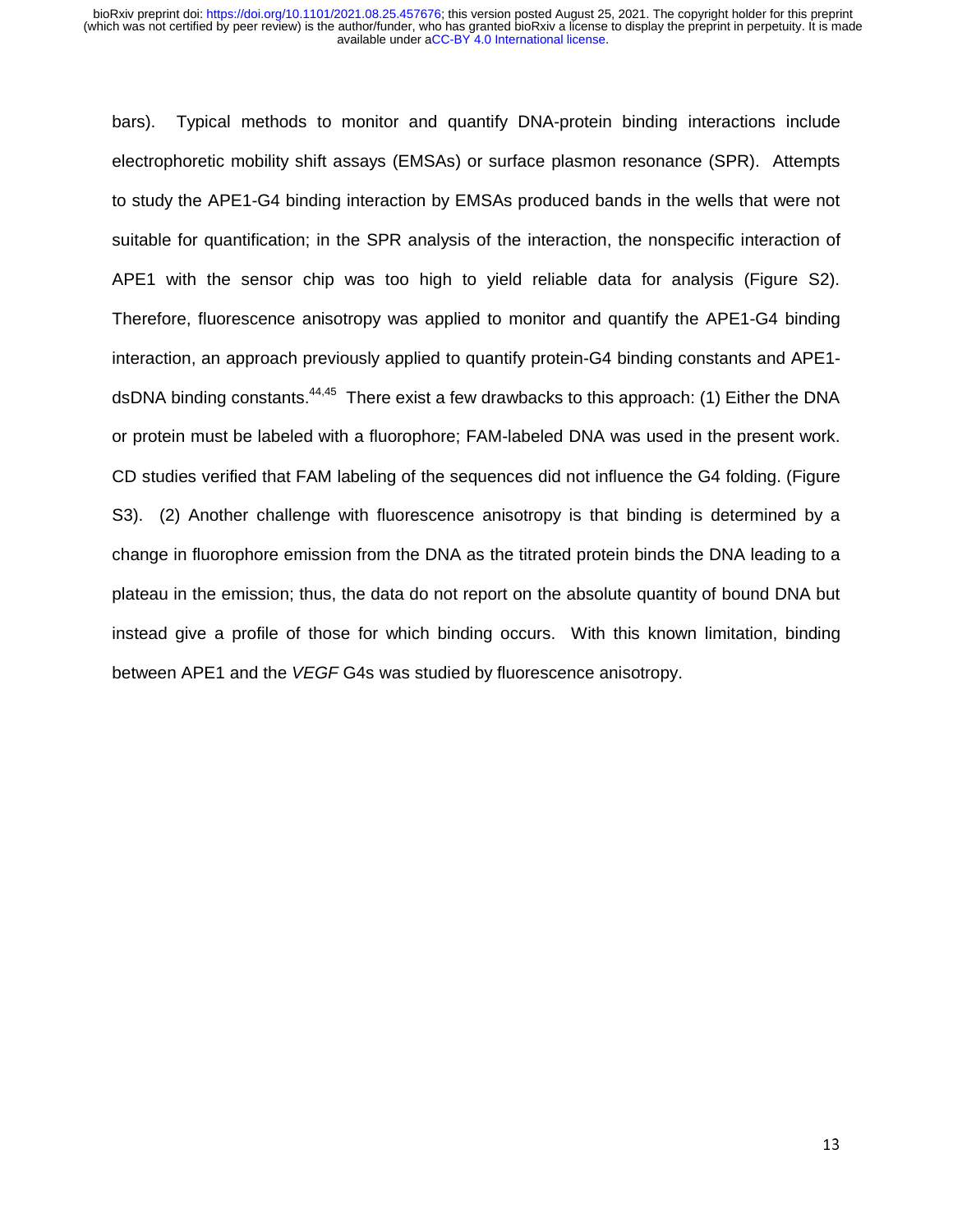

**Figure 4**. Endonuclease activity and fluorescence anisotropy binding assays for the interaction between APE1 and the *VEGF* PQS dsDNA or G4 folds demonstrate a Mg<sup>2+</sup> dependency. (A) The [Mg<sup>2+</sup>]-dependent activity for native APE1 on the F-containing *VEGF* substrates was measured after 60 min. (B) Binding plots with log[APE1] vs. anisotropy (r) for the analysis without Mg<sup>2+</sup> present. (C) The  $K_D$  values were obtained from fitting the sigmoidal binding curves with the appropriate Hill equation. The 0 mM  $Mg^{2+}$  data were obtained from WT APE1, while the 1 and 10 mM  $Mg<sup>2+</sup>$  data were obtained using the catalytically inactive D210A-APE1 mutant. The errors represent the standard deviation of triplicate trials. (D) Table of Hill coefficients obtained from the fits. The studies were conducted in 20 mM Tris, 50 mM KOAc and 0, 1, or 10 mM Mg(OAc)<sub>2</sub>, 1 mM DTT at pH 7.5 for the activity assays at 37 °C and pH 7.4 for the binding assays at 22  $^{\circ}$ C. n.r. = no reaction

The fluorescence anisotropy values (r) obtained from a titration of APE1 from 0-5000 nM into a solution of 100 nM DNA were plotted against the log[APE1] to produce sigmoidal curves that were fit to the appropriate Hill equation; fitting of the data allowed determination of the dissociation-binding constant  $(K<sub>D</sub>)$  and the Hill coefficients reporting the molecularity of the interaction (Figure 4B).<sup>46</sup> Without Mg<sup>2+</sup> present, native APE1 bound the dsDNA F with a  $K<sub>D</sub>$ value of  $50 \pm 4$  nM (Figure 4C orange). This value is slightly higher than reported with a 42amino acid N-terminal truncated form of APE1 binding an F-containing dsDNA.<sup>44</sup> which is the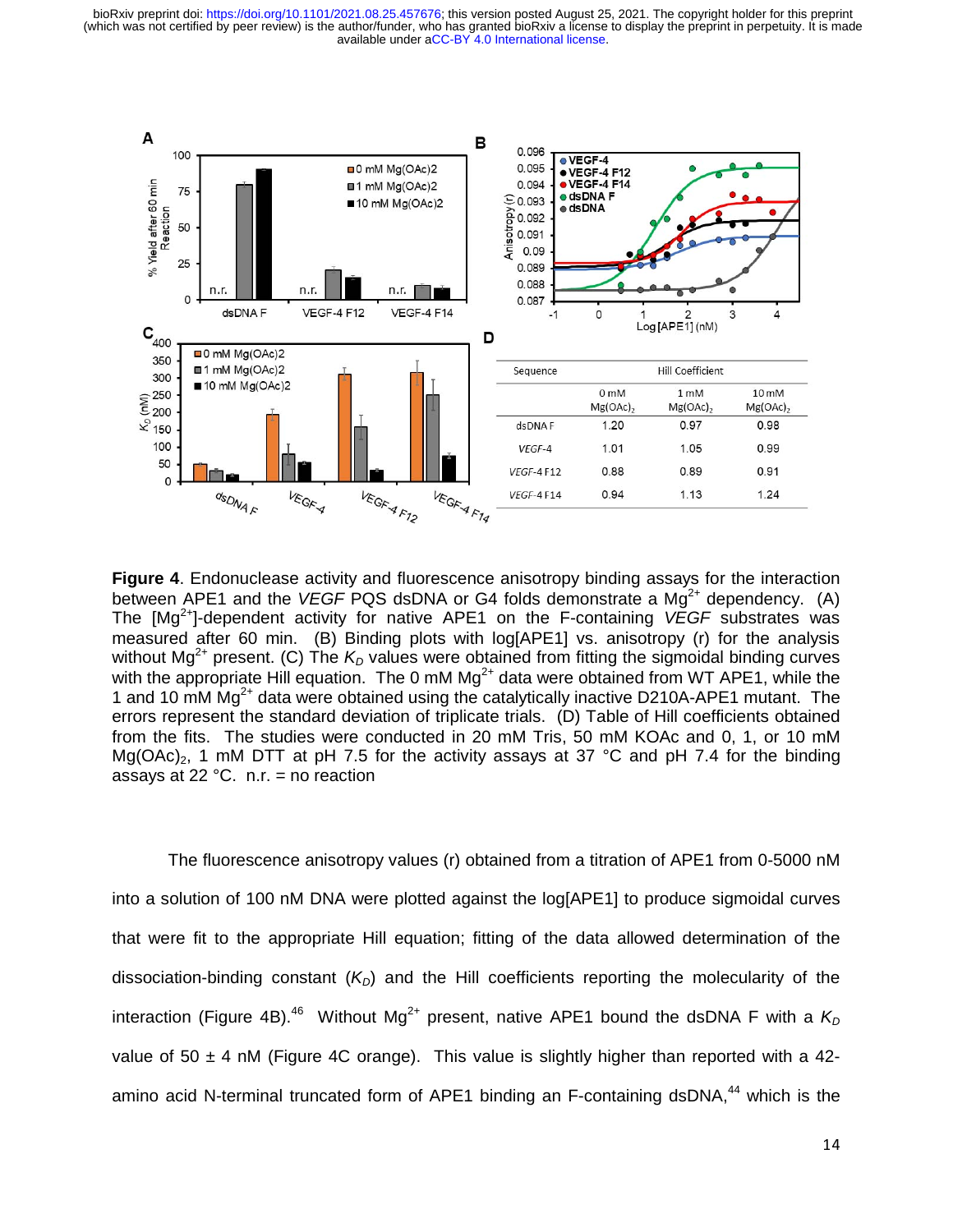likely source of the difference. In contrast, binding to dsDNA without an F site gave a  $K_D$  > 5000 nM that is the maximum WT APE1 concentration studied (Figure 4B gray line). These values on dsDNA substrates verify APE1 has robust binding to dsDNA-F and negligible binding to DNA without the abasic substrate.

Binding assays with G4 DNAs produced  $K<sub>D</sub>$  values that are larger than the one observed with dsDNA F. The VEGF-4 F12 containing a loop lesion produced a 310  $\pm$  30 nM  $K_D$  value (Figure 4C orange), and *VEGF-*4 F14 G4 with a lesion in a core position had a 320 ± 80 nM  $K<sub>D</sub>$ value for the interaction (Figure 4C orange). Lastly, binding of native APE1 to the *VEGF*-4 G4 without an F displayed a  $K<sub>D</sub>$  value of 190  $\pm$  50 nM for the binary complex (Figured 4C orange). Finally, the Hill coefficients found by the fits were all around 1 (0.88-1.24) suggesting a one-toone interaction between WT APE1 and the *VEGF* sequences under the conditions of the present experiments (Figure 4D). These studies without  $Mq^{2+}$  present suggest the binding between APE1 and the G4s have a sixfold greater  $K<sub>D</sub>$  value for the quadruplex compared to the dsDNA F substrate.

Beyond being an essential cofactor,  $Mg^{2+}$  may also have an effect on substrate binding;<sup>34</sup> however, to study this divalent metal ion in a binding assay, the catalytic function must be abolished. The proposed mechanism for APE1 to cleave the phosphodiester 5` to an AP uses Asp210 to activate the water molecule that attacks the phosphodiester; $47,48$  and therefore, mutation of Asp210 to Ala210 renders the protein catalytically inactive even when  $Ma^{2+}$  is present;<sup>49</sup> additionally, Asp210 is not involved in Mg<sup>2+</sup> coordination by the protein. The D210A mutant of APE1 (D210A-APE1) was then produced by standard recombinant methods and used to probe the binding between APE1 and the *VEGF* substrates in the standard buffer with 10 mM  $Mg<sup>2+</sup>$  present. Before commencing the binding studies, we verified that the mutant protein could not cleave an F-containing dsDNA with 10 mM  $Mg^{2+}$  present (Figure S4). The D210A-APE1 interaction with dsDNA F showed a  $K_D$  value of 20  $\pm$  4 nM, which is 2.5-fold lower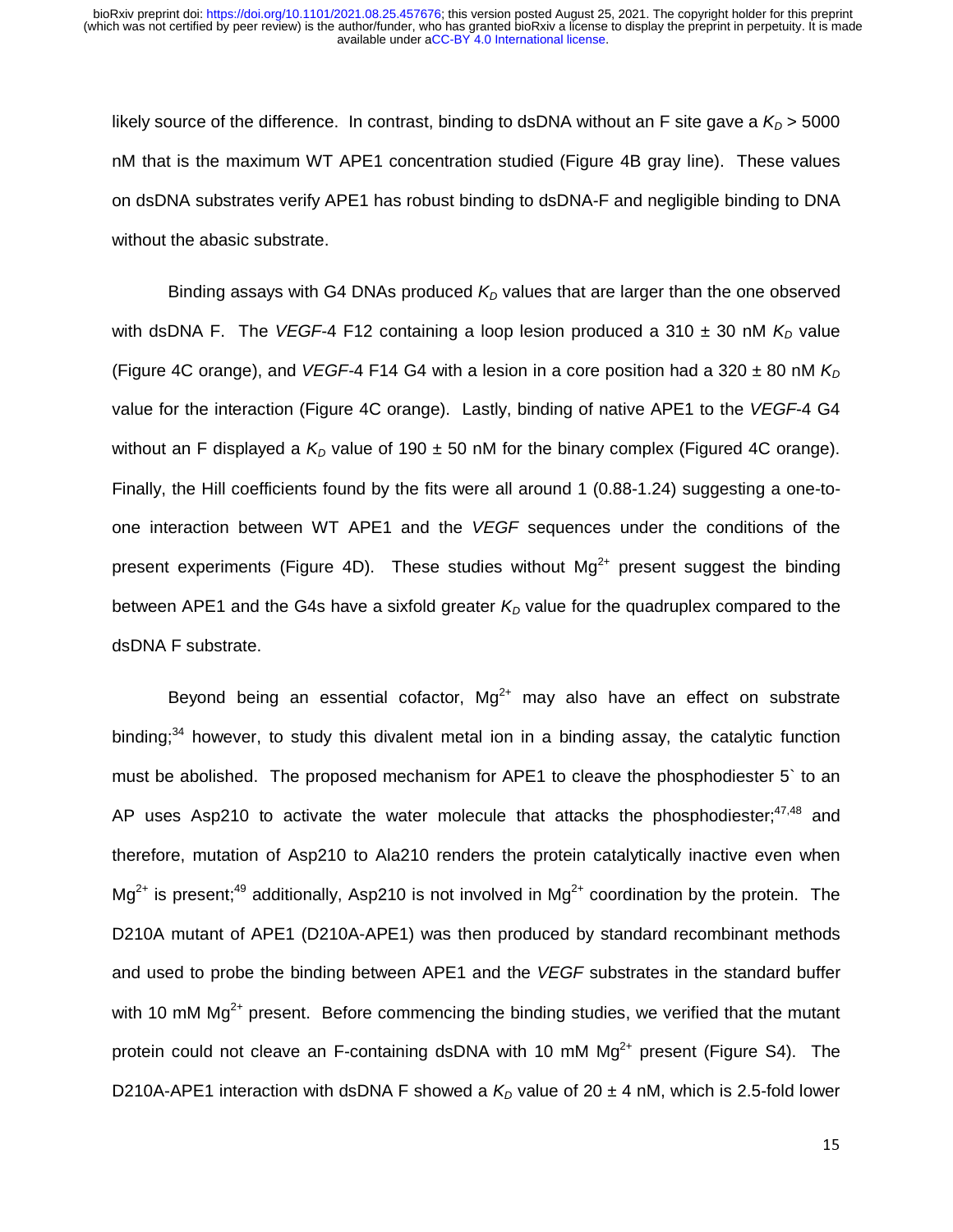than without  $Mg^{2+}$  present (Figure 4C black); further, the lower value is similar to that of prior studies regarding APE1 binding to F-containing dsDNA. $35,44,50,51$  The binary complex between D210A-APE1 and the unmodified *VEGF*-4 G4 had a  $K<sub>D</sub>$  value of 55  $\pm$  4 nM that is 3.5-fold lower than studies without Mg<sup>2+</sup> (Figure 4C black). The *VEGF*-4 F12 sequence had  $K<sub>D</sub>$  values of 34 ± 3 nM when  $Mq^{2+}$  was present that corresponds to a reduction by 9.2-fold relative to the experiments without Mg<sup>2+</sup> (Figure 4C black). The D210A-APE1 interaction with *VEGF*-4 F14 in the presence of Mg<sup>2+</sup> dropped the  $K_D$  value to 75  $\pm$  8 nM that is 4.2-fold lower than found without Mg2+ (Figure 4C black). The binding constants for the D210A-APE1 to the *VEGF* G4 substrates in  $Mg^{2+}$  were significantly lower than the interaction between WT APE1 and the same DNAs in the absence of  $Mq^{2+}$ . Moreover, in the presence of  $Mq^{2+}$ , the APE1 binding to F-containing dsDNA and G4 folds were similar, suggesting that APE1 could favorably bind the non-canonical G4 folds in cells.

 Studies regarding APE1-G4 activity and binding are generally conducted in lower ionic strength solutions with K<sup>+</sup> concentrations at ~ 50 mM and Mg<sup>2+</sup> at ~ 10 mM.<sup>32</sup> The intracellular concentration of  $K^+$  is ~140 mM, the highest value for a monovalent cation, and it is the cellular cation that stabilizes G4 folds to the greatest extent;<sup>52</sup> an interesting contrast is that Li<sup>+</sup> ions are not compatible with G4 folding,<sup>52</sup> which was reiterated in the present work (Figure 2A-E gray lines) and will be used below to address the G4 fold vs. G-richness of the strands for interacting with APE1. The intracellular concentration of  $Mq^{2+}$  can reach 10-20 mM depending on the cell type, and the free  $\text{Ma}^{2+}$  concentration is typically  $\sim$ 1 mM.<sup>53,54</sup> This knowledge sets the stage for a set of cation-dependent experiments regarding the binding and activity of APE1 with the *VEGF* sequences.

In the first studies, the  $Mq^{2+}$  concentration was dropped tenfold to 1 mM while maintaining all other factors constant to determine the  $[Mg^{2+}]$ -dependency in APE1 activity and its binding constants with the *VEGF* substrates. The APE1 cleavage activity on the dsDNA F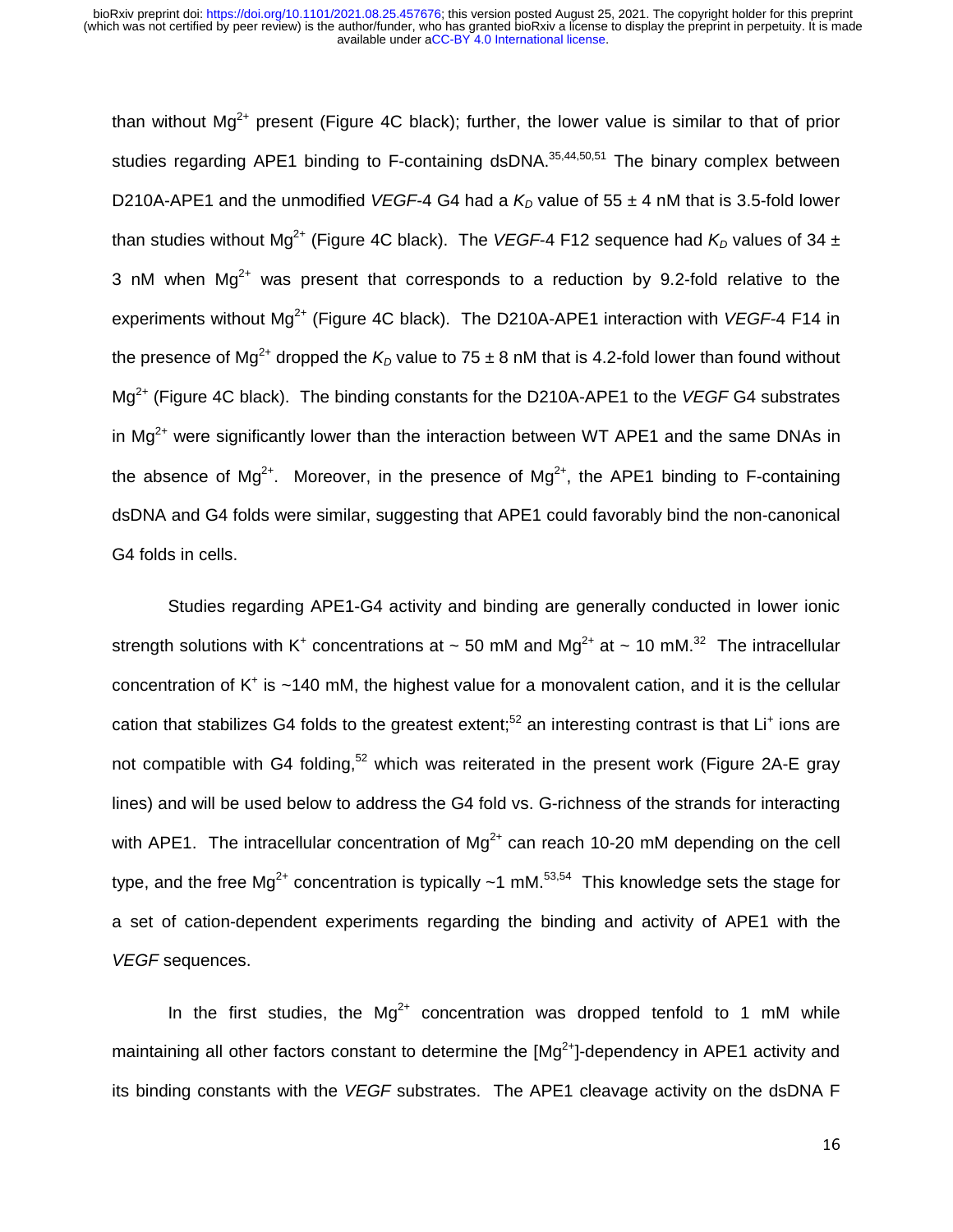substrate at 1 mM gave a ~80% yield, a value slightly less than when 10 mM  $Mg^{2+}$  was present (Figure 4A gray vs. black bars). This is consistent with prior work that found the activity of APE1 on dsDNA is Mg<sup>2+</sup> dependent and close to maximal activity at  $\sim$ 10 mM.<sup>55</sup> In contrast, the G4 substrates *VEGF*-4 F12 and *VEGF*-4 F14 were cleaved by APE1 in yields at 1 mM Mg<sup>2+</sup> similar to those in 10 mM  $Mg^{2+}$  (Figure 4A gray); this observation demonstrates there is not a strong Mg2+ dependency for APE1 cleavage of an F in the *VEGF* G4 context. As for APE1 binding the *VEGF* dsDNA F, *VEGF*-4, *VEGF*-4 F12, or *VEGF*-4 F14, the  $K<sub>D</sub>$  values with 1 mM Mg<sup>2+</sup> present were between those for 0 and 10 mM  $Ma^{2+}$  values previously discussed (Figure 4C gray). These intermediate values clarify the trend that APE1 binding is  $Mg^{2+}$  dependent and is achieved with greater affinity as reflected by a lower  $K_D$  value as the divalent metal ion concentration increases. Lastly, to reiterate, the  $Mg^{2+}$  effect on binding was most significant for G4 folds. On the other hand, the activity of APE1 to cleave an F in the *VEGF* G4s is less Mg<sup>2+</sup> dependent than the binding.

The next studies evaluated the impact on APE1 interacting with the *VEGF* sequences when the monovalent cation K<sup>+</sup> was at physiological intracellular concentrations (140 mM). The activity assays revealed that at higher  $K^+$  concentrations the APE1 cleavage yield for dsDNA F was 75% while cleavage was not detectable for the F-containing *VEGF*-4 sequences (Figure 5A green). These cleavage yields are dramatically lower than those measured when the  $[K^+] = 50$ mM (Figure 5A black). To test whether the lower activity results from compromised binding, the  $K_D$  values were then determined when the  $[K^+] = 140$  mM. The  $K_D$  value measured for the D210A-APE1-dsDNA F interaction at 140 mM  $K<sup>+</sup>$  ion was slightly higher than that found at the 50 mM concentration (27 vs. 20 nM, respectively; Figure 5B green vs. black). In contrast, the unmodified *VEGF*-4 substrate was bound by D210A-APE1 with a lower  $K<sub>D</sub>$  value at the higher concentration of K<sup>+</sup> ions than the lower value studied (20 vs. 55 nM; Figure 5B green). Similarly, the VEGF-4 F14 G4 displayed a lower  $K_D$  value in the 140 mM K<sup>+</sup> sample compared to the 50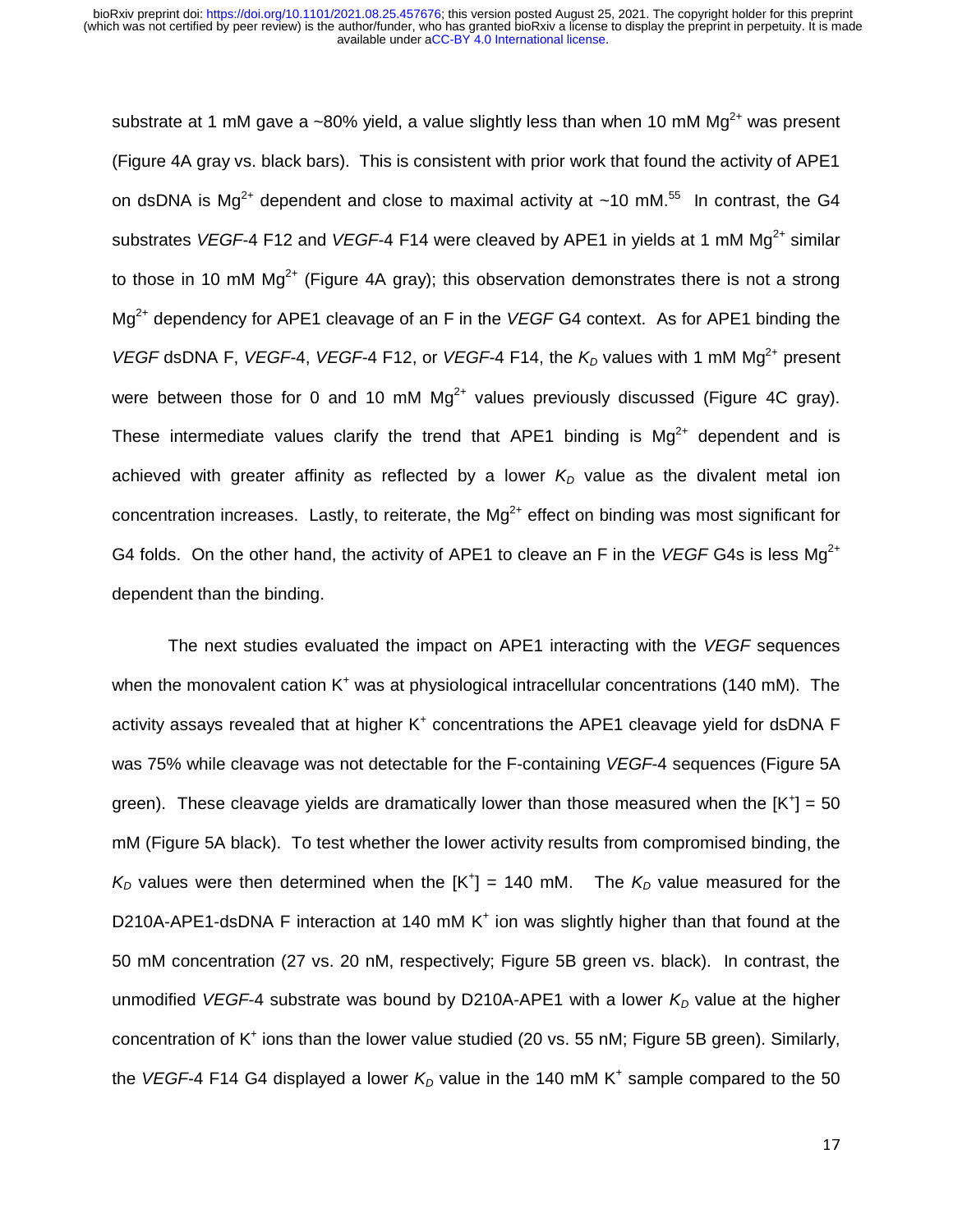mM K<sup>+</sup> sample (50 vs. 75 nM; Figure 5B green vs. black). Lastly, the VEGF-4 F12 G4 had a similar binding constant between the two different concentrations of  $K^+$  (~30 nM; Figure 5B). At the higher concentration of  $K^+$  ions, the binding of APE1 to F in the dsDNA versus G4 contexts were similar; in contrast, the endonuclease activity was somewhat slowed for the dsDNA context and completely abolished in the G4 contexts at the higher ionic strength. These  $K^+$ concentration-dependent findings may result from the >15 °C  $T_m$  values for the G4s previously measured in 140 mM K<sup>+</sup> buffers.<sup>11,28</sup> The increased  $T_m$  values may decrease the DNA flexibility and prevent APE1 from bending the strand to the 35° angle needed for catalysis.<sup>47</sup> On the other hand, a less flexible G4 may be a better binding partner with APE1 as described below. Going back to the gene regulation proposal (Figure 1),<sup>11</sup> these data support the concept that APE1 can bind the promoter F-containing G4 folds tightly without cleaving the strand, resulting in stalling of the enzyme on DNA. More importantly, the binding of APE1 without cleavage at the G4 hub can provide the opportunity to recruit activating transcription factors for gene induction, as previously proposed (Figure 1).<sup>11</sup>

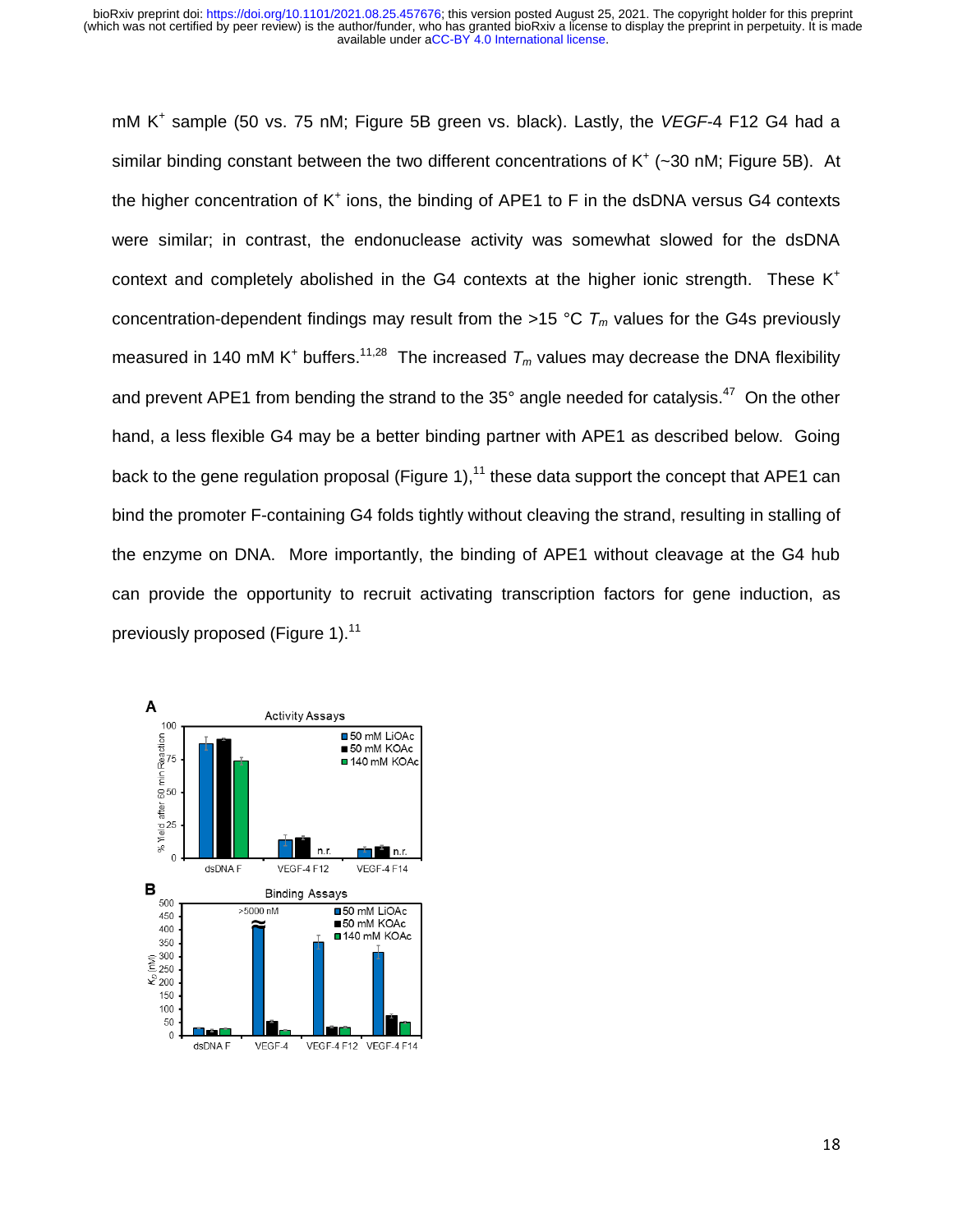**Figure 5**. Monovalent cation dependency on the APE1 activity and binding of D210A-APE1 with the *VEGF* PQSs as duplexes or G4s. (A) Endonuclease yields for APE1 cleaving an F in the dsDNA and G4 contexts in 50 mM Li<sup>+</sup> (blue), 50 mM K<sup>+</sup> (black), or 140 mM K<sup>+</sup> buffers (green). (B) Plots of the  $K<sub>D</sub>$  values measured for D210A-APE1 binding the *VEGF* dsDNA and G4 structural contexts studied. n.r. = no reaction

The final cation-dependent study conducted was in a buffered solution containing Li<sup>+</sup> ions that are not compatible with G4 folding;<sup>52</sup> therefore, these data provide a control study for the importance of the G4 fold in the APE1 binding interaction. The G-rich *VEGF* sequences, when annealed in 50 mM Li<sup>+</sup> buffers, produced CD spectra of low overall intensity without any major defining features compared to those recorded in buffers with  $K^*$ , indicating no G4 folding under these conditions (Figure 2A-E). The APE1 activity in 50 mM Li<sup>+</sup>-containing buffers for the dsDNA F substrate was similar to the yield found in the K<sup>+</sup>-containing buffers at the same ionic strength (Figure 5A blue). A similar result was found for the *VEGF*-4 F12 and *VEGF*-4 F14 G4 substrates in which the yields in Li<sup>+</sup>-containing buffers were very similar to the K<sup>+</sup>-containing buffers of the same ionic strength (Figure 5A blue). This suggests the cleavage yields for G4 folds are similar to that of a single-stranded context.

 Next, the binding between D210A-APE1 and the *VEGF* sequences was measured in the Li<sup>+</sup>-containing buffers. In studies with D210A-APE1 binding dsDNA F, the cation identity did not change the  $K<sub>D</sub>$  value measured (Figure 5B blue). For the unmodified G4 fold *VEGF-*4, no detectable binding was observed in the Li<sup>+</sup>-containing buffers that suggest the protein fails to bind ssDNA without an F substrate  $(K_D > 5000 \text{ nM}$  Figure 5B blue). For the *VEGF*-4 F12 and VEGF-4 F14 sequences containing an APE1 substrate F, the K<sub>D</sub> values in Li<sup>+</sup>-containing buffers were 360  $\pm$  30 and 320  $\pm$  20 nM, respectively, which are 10.7-fold and 4.2-fold larger than those measured in K<sup>+</sup>-containing buffers (Figure 5B blue vs. black). These cation-dependent studies demonstrate D210A-APE1 binding is significantly enhanced for the *VEGF* G4 folds when an abasic site is present. This further supports the hypothesis that the G4 fold is a structure that is recognized by the APE1 protein to facilitate tight binding.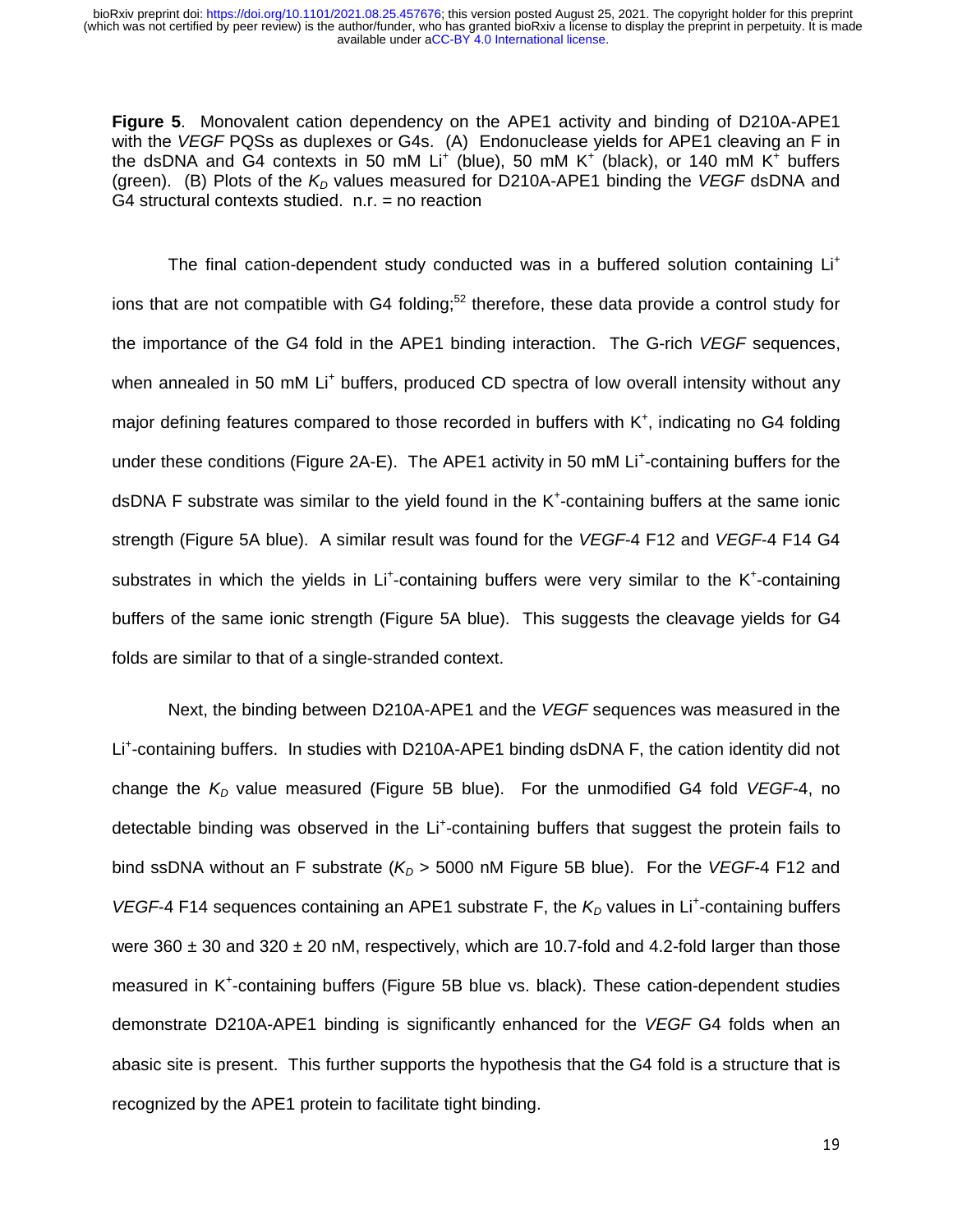#### *2.4 The fifth G track in VEGF can influence APE1 binding F-containing G4s.*

We next asked if the presence of a fifth G track that can swap with lesion-containing G runs to maintain the fold would impact APE1 binding to DNAF (Figure 6A).<sup>28,29,33</sup> The initial studies were conducted with the D210A-APE1 with 10 mM  $Mg^{2+}$  present in 50 mM K<sup>+</sup>-containing buffers. The  $K_D$  values measured in four- vs. five-track *VEGF* G4s when F was in a loop position, i.e., *VEGF*-4 F12 and *VEGF*-5 F12, produced similar binding constants (~35 nM; Figure 6B). In contrast, with the core position F that requires the engagement of the fifth track to stabilize the fold (based on  $T_m$  analysis (Figure 2F)), the extra G run had a large impact on the binding constant measured. The *VEGF*-5 F14 sequence was bound by D210A-APE1 with a  $K_D$  = 36  $\pm$  5 nM while the *VEGF*-4 F14 sequence had a  $K_D$  = 75  $\pm$  8 nM, a value that is twofold lower (Figure 6B). These results provide quantitative support for the fifth G-track or "spare tire"<sup>28</sup> to facilitate APE1 interaction with stable G4 folds bearing an F site. Many of the cationdependent studies were repeated with the *VEGF*-5 sequences containing F that provided similar conclusions already made with the four-track *VEGF* sequences described in the text (Figure S5). The key finding is the fifth domain when present in the *VEGF* G4 can slightly increase cleavage at an AP site to ~15-20% yield after 60 min in 50 mM ionic strength buffer (Figure 3C-D), the cleavage yield is not detectable at physiological ionic strength (Figure S5), and APE1 binding can be greatly enhanced with the spare tire domain when the lesion is initially in a core position of the G4 (Figure 6B).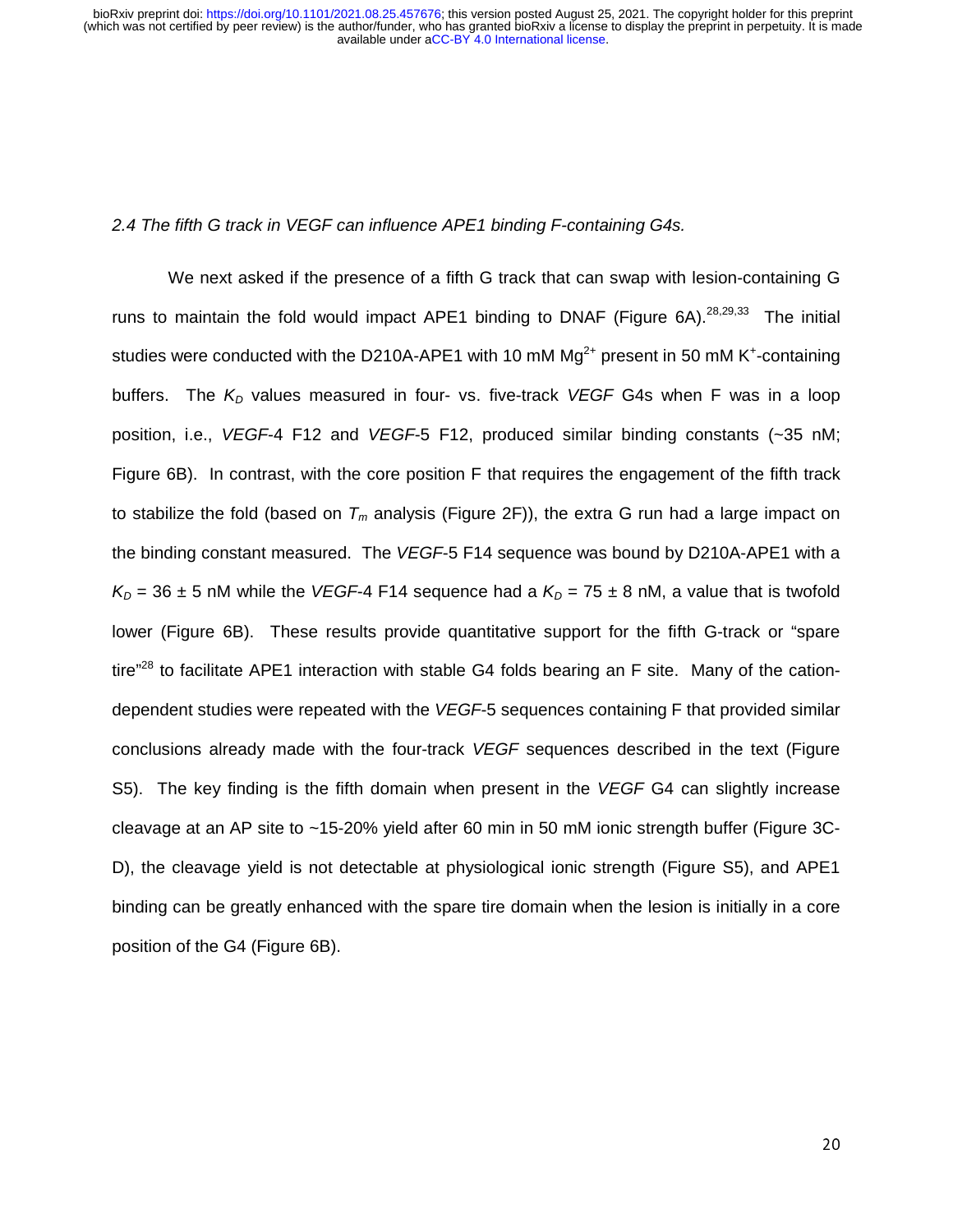

**Figure 6**. The fifth G track in the *VEGF* G4 can facilitate (A) folding and (B) APE1 binding to Fcontaining folds.

#### *2.5 Analysis of the N-terminal domain of APE1 for binding the VEGF dsDNA and G4s*

Bevond Mq<sup>2+</sup>, what are the other essential factors for tight G4 binding by APE1? The APE1 protein has an N-terminal disordered domain of 61 amino acids,  $43,56$  in which the first 33 amino acids include many lysine residues. Moreover, removal of the first 33 amino acids from the N-terminus of APE1 was previously found to decrease the activity of F removal from the human telomere G4, as well as binding of APE1 to the Na<sup>+</sup>-folded human telomere sequence.<sup>30</sup> Therefore, binding and activity assays were conducted with N-terminal truncated APE1 proteins processing the *VEGF* G4s. Studies were used with partial (Δ33) and complete (Δ61) removal of the N-terminal domain of APE1. The activity assays maintained the wild-type active sites of APE1, while the binding studies were conducted with N-terminal truncated D210A-APE1 double mutants produced by standard methods.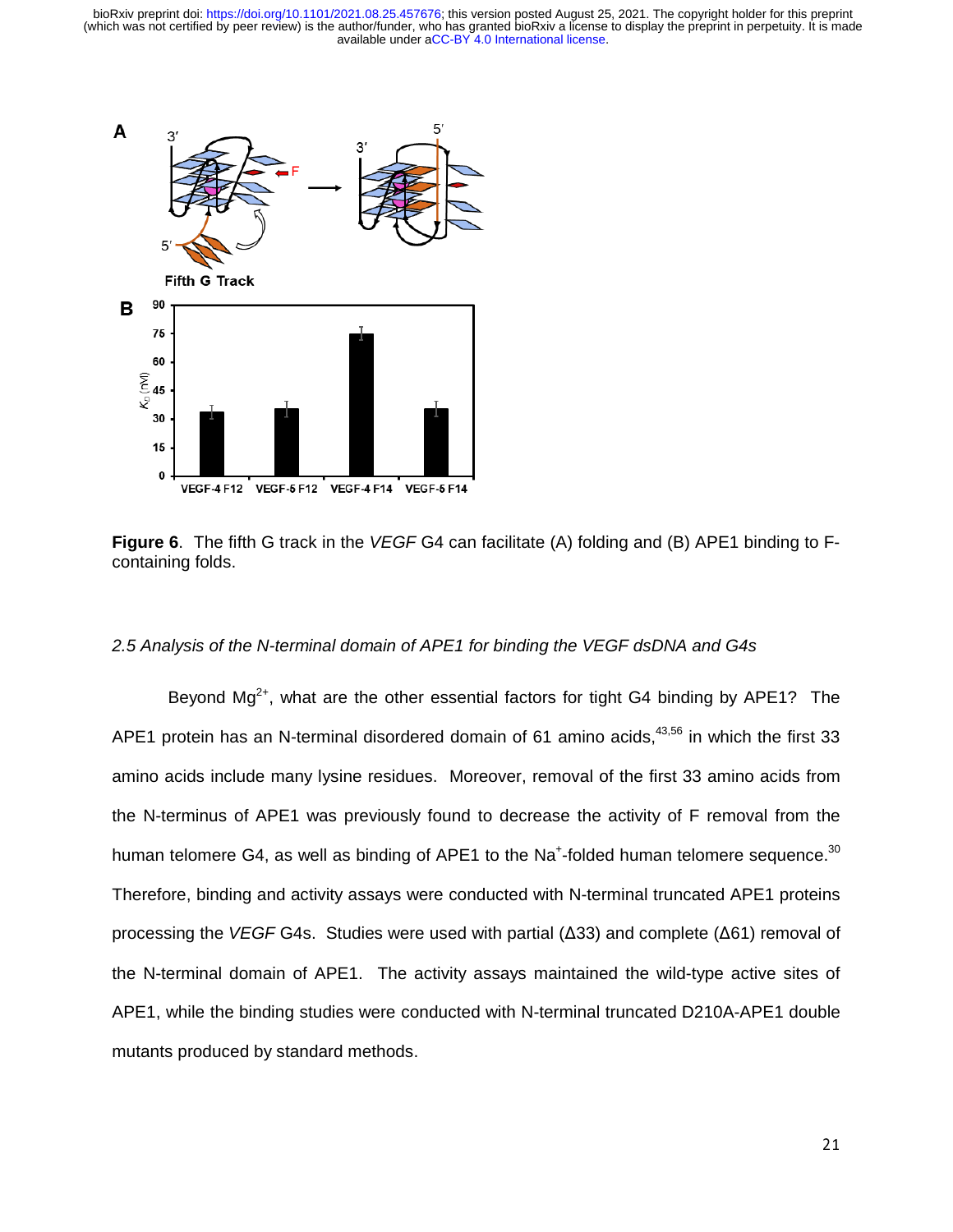Studies to test the dependency of the N-terminal domain for activity on the *VEGF* DNA substrates were conducted in buffered solutions with 50 mM  $K^+$  ions and 10 mM  $Mg^{2+}$  ions present. The APE1 activity assays showed that the dsDNA F substrate yields were the same for APE1 and Δ33-APE1, and decreased by ~15% for the Δ61-APE1 (Figure 7A). Consistent with prior studies, the absolute APE1 cleavage yields are not altered in dsDNA contexts; however, the prior study found the rate of the reaction is impacted by the loss of the Nterminus.43 Similarly, APE1 cleavage efficiency for the four-track *VEGF* sequences *VEGF*-4 F12 and *VEGF*-4 F14 APE1 and Δ33-APE1 were similar in yield (Figure 7A); however, Δ61- APE1 with complete removal of the N-terminal domain was incapable of cleaving the F substrate in the *VEGF* G4 contexts (Figure 7A); even addition of the fifth-domain to the G4 fold failed to be cleaved by the endonuclease (Figure S5). These data suggest the complete Nterminal domain is required to enable endonuclease activity to occur on G4 substrates.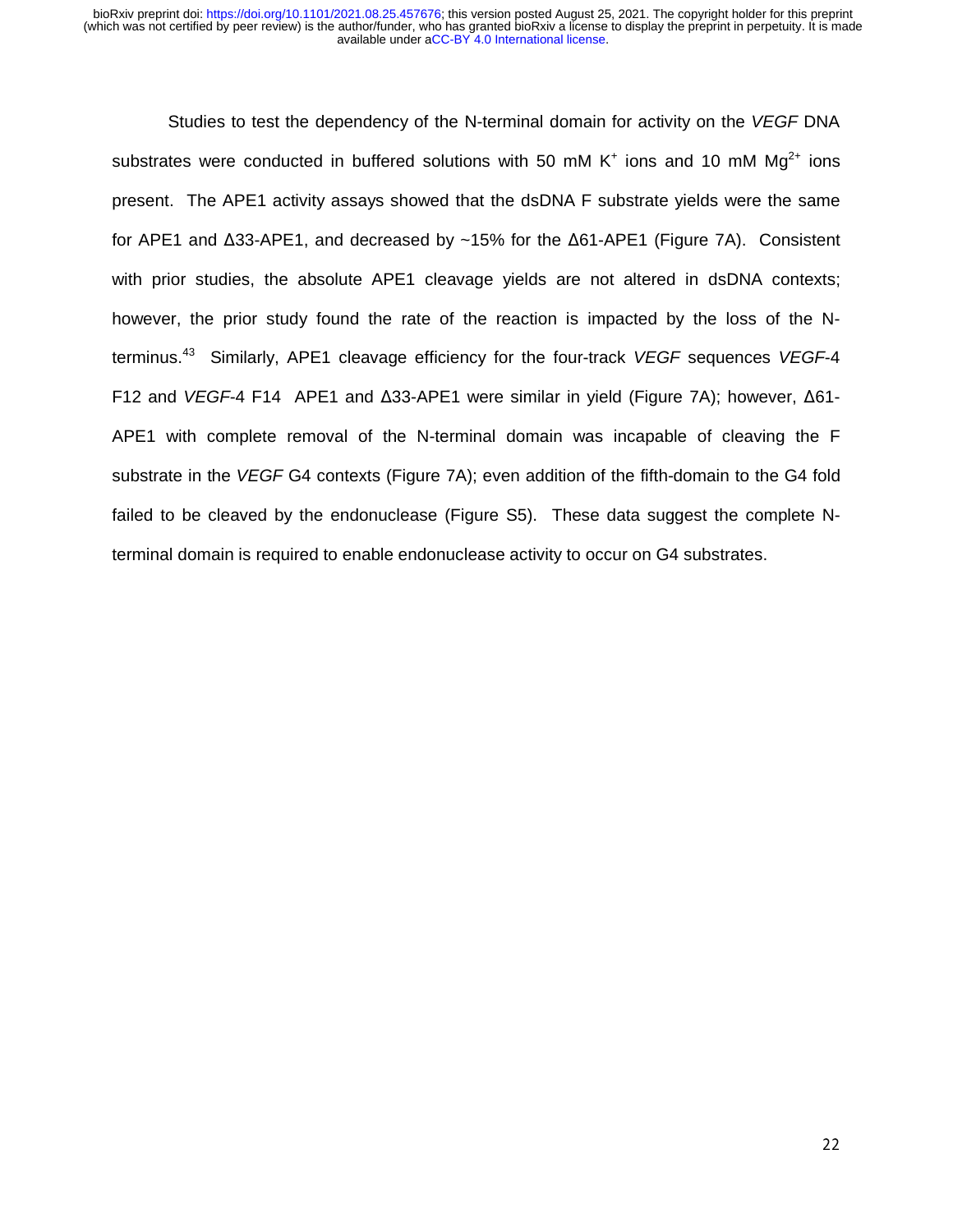

**Figure 7**. The N-terminal disordered domain of APE1 is required for maximal activity and the lowest  $K_D$  values for the protein interacting with the *VEGF* G4s. (A) The cleavage yields after 60 min when full-length APE1 and its N-terminal truncated forms Δ33-APE1 or Δ61-APE1 were allowed to react with an F in dsDNA or the *VEGF* G4 folds. (B) The binding of N-terminal domain truncated and catalytically inactive double mutants (D210A-APE1, Δ33-D210A-APE1, or Δ61-D210A-APE1) with F-containing G4 and dsDNA substrates. (C) Model illustrating the Nterminal domain enables stronger interactions between the APE1 protein and G4 DNA. All analyses were conducted in 20 mM Tris, 50 mM KOAc, 10 mM  $Mg(OAc)<sub>2</sub>$ , and 1 mM DTT buffers at pH 7.5 and 37 °C for the activity assays and pH 7.4 and 22 °C for the binding assays.  $n.r. = no reaction$ 

Binding assays with the N-terminal domain truncated and D210A-APE1 double mutants with the DNA substrates were studied next. The  $K_D$  values measured for D210A-APE1 binding to the dsDNA F substrate were slightly impacted by the loss of the N-terminal domain (D210A-APE1:  $K_D$  = 20 ± 4 nM; Δ33-D210A-APE1:  $K_D$  = 27 ± 3 nM; and Δ61-D210A-APE1:  $K_D$  = 44 ± 5 nM; Figure 7B). Complete removal of the N-terminal domain from APE1 increased the  $K<sub>D</sub>$  value by twofold for dsDNA, a change similar to previous reports for APE1 binding to dsDNA with an F. The wild-type *VEGF* G4 binding was highly impacted by the loss of the N-terminal domain;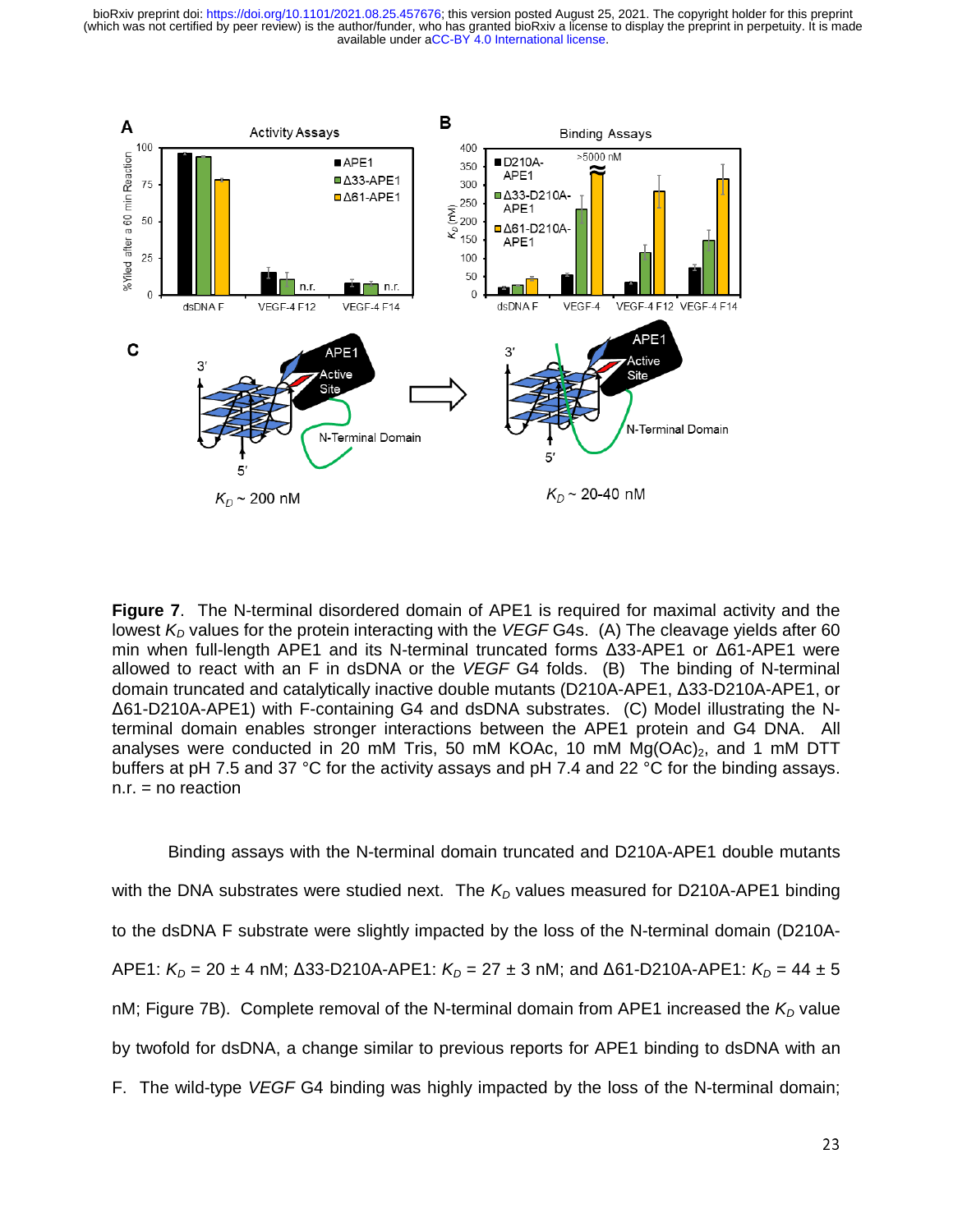the D210A-APE1 had a  $K_D = 55 \pm 4$  nM,  $\Delta$ 33-D210A-APE1 giving a  $K_D = 230 \pm 40$  nM, and the Δ61-D210A-APE1 failed to yield a measurable binding constant (K<sub>D</sub> > 5000 nM) in the range studied (Figure 7B). The *VEGF*-4 F12 sequence was bound with lower affinity as the N-terminal tail was successively truncated; the D210-APE1 had a  $K<sub>D</sub>$  = 34  $\pm$  3 nM,  $\Delta$ 33-D210A-APE1 had a  $K_D$  = 120 ± 20 nM, and  $\Delta$ 61-D210A-APE1 had a  $K_D$  = 280 ± 50 nM when binding a loop F at position 12 in the G4 (Figure 7B). A similar change was observed for the *VEGF*-4 F14 sequence with a core F in which D210A-APE1 had a  $K_D = 75 \pm 8$  nM,  $\triangle$ 33-D210A-APE1 had a  $K_D$  = 150 ± 30 nM, and  $\Delta$ 61-D210A-APE1 had a  $K_D$  = 320 ± 40 nM (Figure 7B). The trends in the dependency of the N-terminal domain of APE1 binding the five-track *VEGF* G4s *VEGF*-5 F12 and *VEGF*-5 F14 were similar to those observed for the four-track G4s (Figure S6).

Conclusions regarding the impact of the N-terminal domain of APE1 in =binding and cleaving the *VEGF* sequence are many. (1) The N-terminal domain of APE1 is necessary for cleavage of an F in the G4 context in the 50 mM ionic strength conditions, and in contrast, dsDNA F cleavage was not as sensitive to loss of the disordered N-terminal region. (2) The binding of APE1 to F-containing G4 folds is the tightest when the N-terminal domain is present; the active site binding to the F in the G4 context provides a  $K<sub>D</sub>$  of ~200 nM based on the  $\Delta 61$ -D210A-APE1 results (Figure 7B), a value that is similar to D210A-APE1 binding the unfolded Fcontaining G4s in Li<sup>+</sup> ion conditions (~300 nM; Figure 5B). Thus, the addition of the N-terminal tails drops the  $K_D$  value by 5- to 10-fold depending on the position of the F in the *VEGF* G4 fold (Figure 7C). (3) The binding of APE1 to the native *VEGF* G4 fold is likely entirely through the Nterminal domain, which requires all 61 amino acids because once this domain is removed, no binding was observed (Figure 7B).

### *2.6 Impact of APE1 binding to the VEGF G4s in the presence of a G4 ligand*

 An approach to probe protein-G4 interactions is through the use of G4 ligands, and this was recently used to identify G4-binding proteins in cells.<sup>57,58</sup> A common G4 ligand used for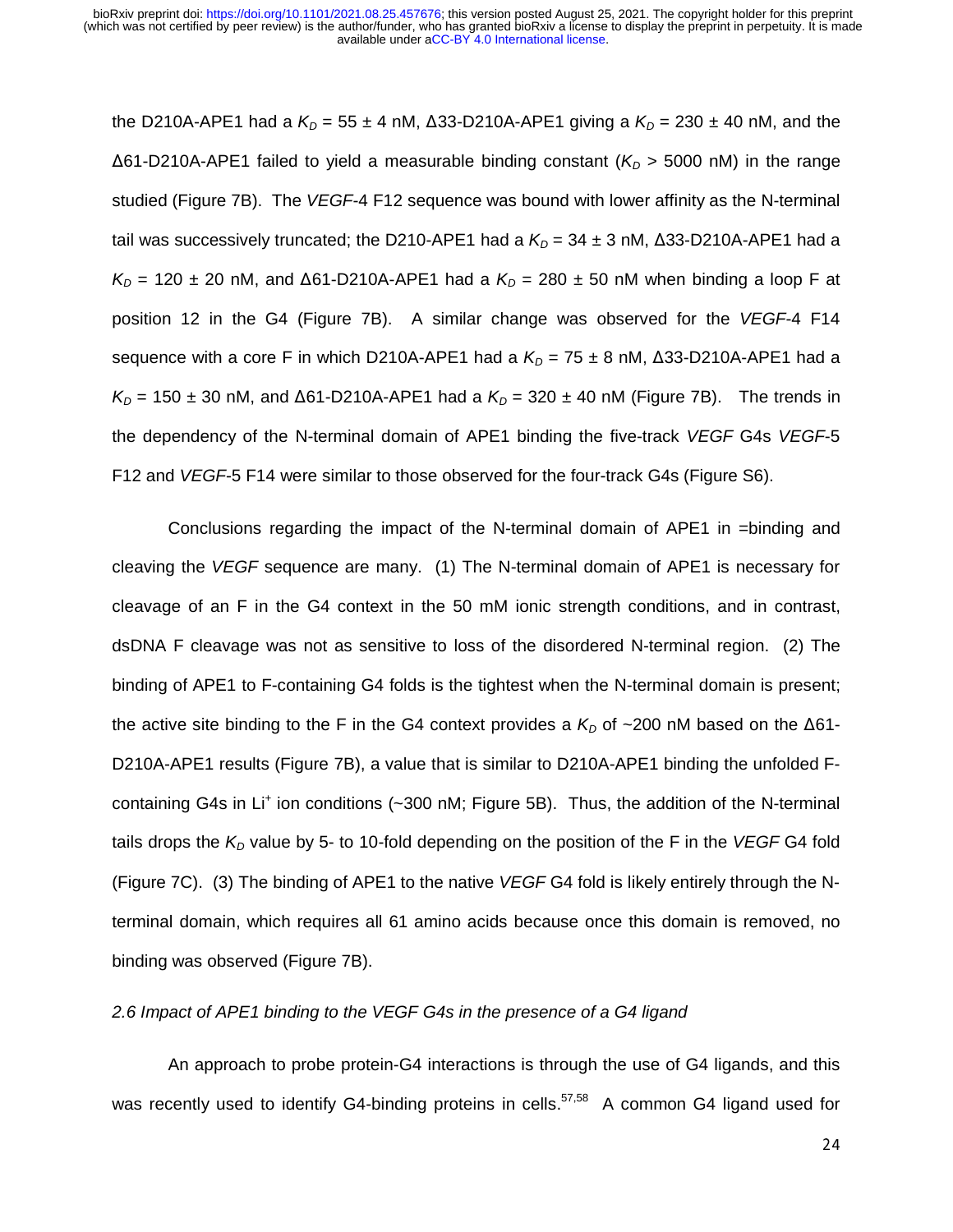such studies is pyridostatin (PDS; Figure 8A), which shows high selectivity for G4 folds over other DNA or RNA structures.<sup>59</sup> The same approach outlined herein was followed to study the impact of the PDS ligand added at 5 μM for 30 min before following APE1 cleavage activity or binding as described above in buffered solutions with 50 mM K<sup>+</sup> ions and 10 mM Mg<sup>2+</sup> ions. The G4 ligand had a minimal impact on the cleavage of the dsDNA F substrate, while in the *VEGF*-4 F12 the yield decreased by more than half, and for *VEGF*-4 F14, no cleavage was detectable (Figure 8B). In the binding assays with D210A-APE1, the interaction with dsDNA F was not significantly perturbed, but the native G4 fold *VEGF*-4 was bound by APE1 with a 12.7 fold greater  $K<sub>D</sub>$  value (700 nM vs. 55 nM; Figure 8C). The affinity of APE1 for the *VEGF*-4 F12 and *VEGF*-4 F14 G4s decreased by 10.5-fold and 3.7-fold, respectively, when the G4 ligand PDS was present (Figure 8C). The PDS ligand had a similar negative impact on APE1 binding the five-G track *VEGF*-5 F12 and *VEGF*-5 F14 G4s (Figures S6). These data demonstrate that G4 ligands block APE1 binding to parallel-stranded G4s; additionally, this may explain why, in the intracellular studies to identify G4-binding proteins, APE1 was not found in one study and not a major G4 binding partner in the second study.<sup>57,58</sup>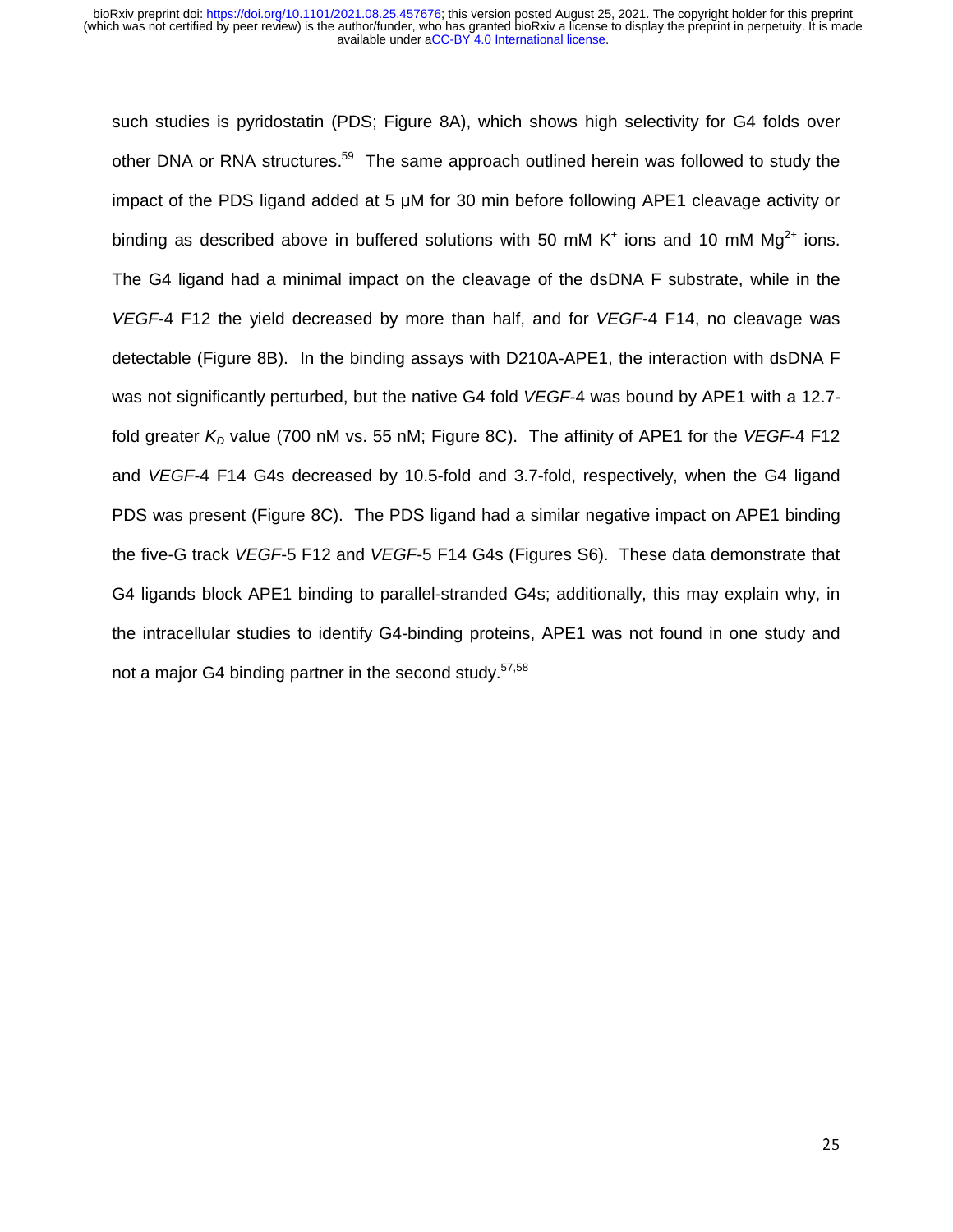

**Figure 8**. The G4 ligand PDS impacts APE1 endonuclease activity and D210A-APE1 binding of *VEGF* G4 DNA strands. (A) The structure of PDS. (B) The cleavage yields were measured after a 60 min reaction, and (C) the binding constants for the *VEGF* sequences studied. n.r. = no reaction

#### *2.7 The cosolvent PEG enables APE1 to remodel F-containing dsDNA to G4 DNA.*

The Sugimoto laboratory has reported the properties of DNA and its interactions with proteins can change with the addition of the cosolvent polyethylene glycol 200 (PEG-200) to the buffer; they propose PEG-200 functions to mimic the molecular crowding that occurs as a result of the high concentration of proteins in the cellular milieu, or that could also occur via water exclusion.<sup>60,61</sup> Studies were conducted following their guidelines with 20% PEG-200 added to the 50 mM  $Mg<sup>2+</sup>$ -containing buffer, and activity and binding assays were conducted. The APE1 activity on dsDNA F decreased by half and the *VEGF*-4 F12 or *VEGF*-4 F14 G4s were not cleaved in 20% PEG-200 (Figure 9A). The K<sub>D</sub> value for D210A-APE1 binding dsDNA F increased twofold when 20% PEG-200 was present in a buffer (Figure 9B). In contrast, the  $K<sub>D</sub>$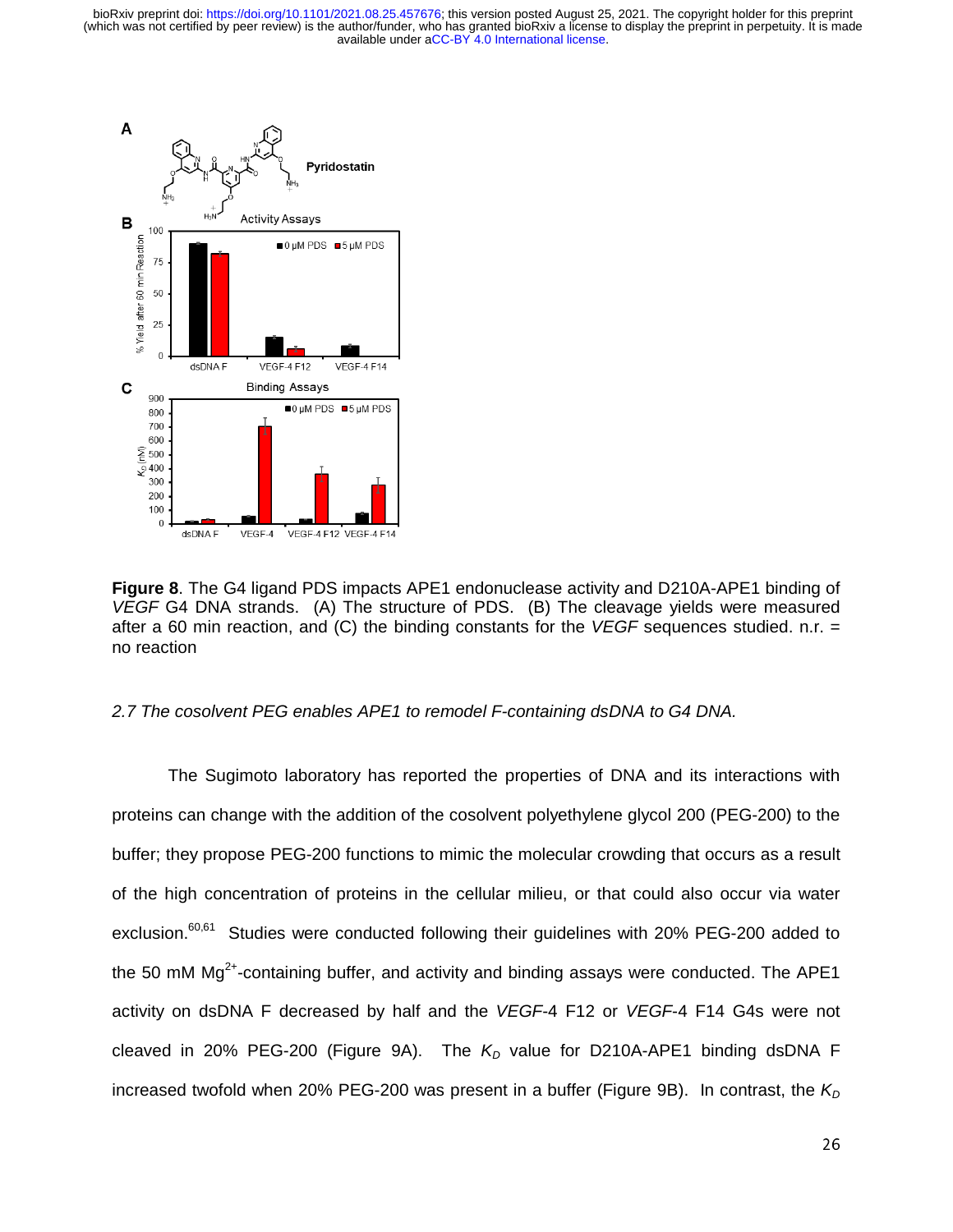values found for the F-containing G4s and D210A-APE1 interactions remained nearly the same in 0% vs. 20% PEG-200 (Figure 9B). A similar result with PEG-200 was found for the five-track F-containing *VEGF* G4 folds (Figure S6). Lastly, the  $K_D$  value for the D210A-APE1 native *VEGF*-4 interaction was slightly diminished in the presence of 20% PEG-200 via a twofold increase when the cosolvent was present (Figure 8B). These studies reveal that the PEG cosolvent impacted the APE1 interaction with the *VEGF* sequences.



**Figure 9**. The presence of 20% PEG-200 alters the APE1 *VEGF* G4 interactions to favorably allow the protein to remodel the DNA from dsDNA to G4 DNA. (A) The APE1 activity yields determined 60 min post-incubation with and without PEG-200 present. (B) The binding of D210A-APE1 to the *VEGF* substrates with and without PEG-200 present. (C) Schematic of the FRET assay to monitor D210A-APE1 remodeling of dsDNA to G4 DNA. (D) Example FAM fluorescence spectra recorded as D210A-APE1 was titrated into a solution of *VEGF*-4 F12 dsDNA; the inset proves the fluorescence intensity at 520 nm that was fit to determine the binding midpoint. (E) The binding midpoints were obtained from the FRET assay for the *VEGF* sequences studied.

In the final study, we were curious whether APE1 could drive remodeling of dsDNA to a

G4 fold because the binding was similar or slightly more favorable with the G4 in some of the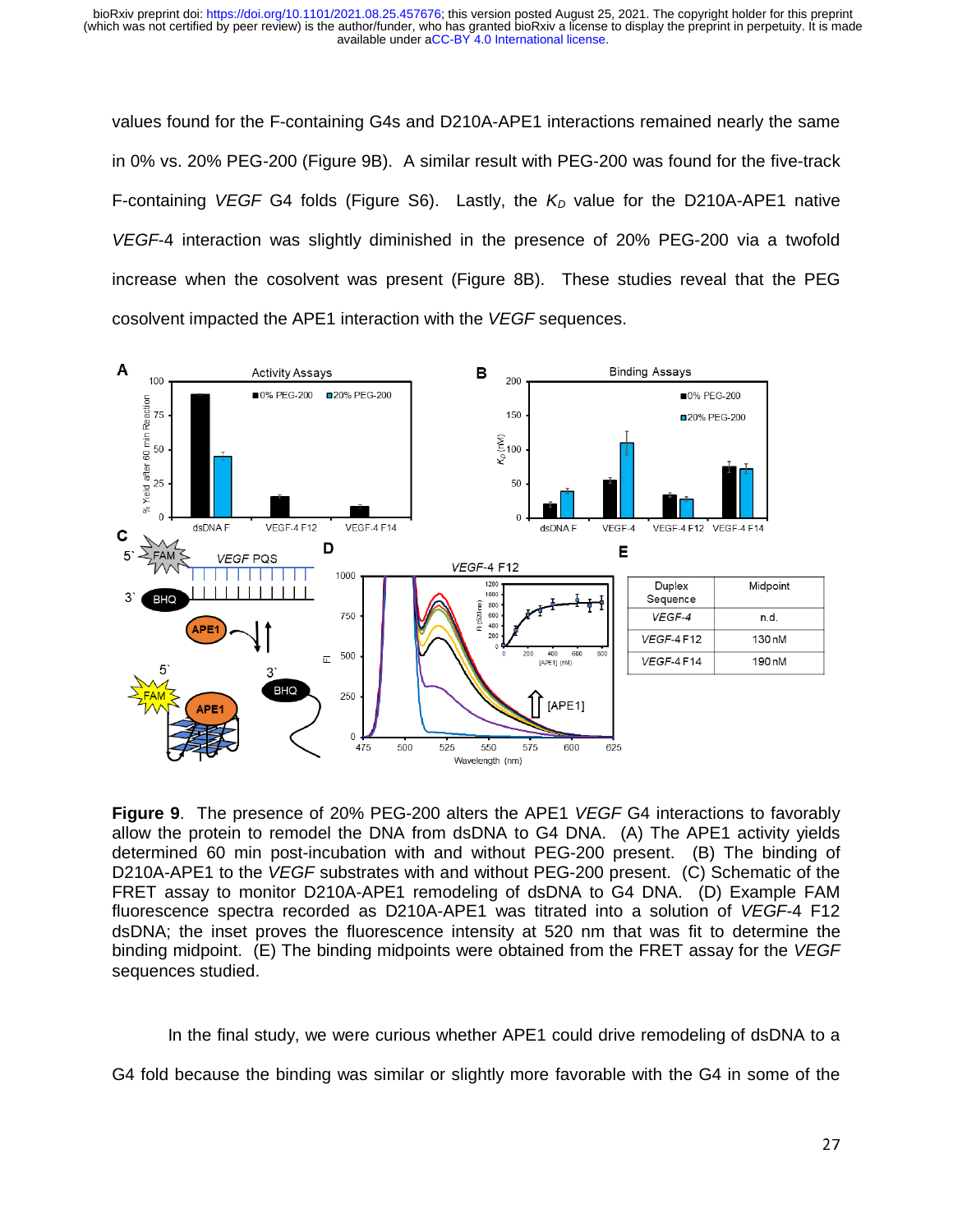binding studies conducted (Figure 9B). Remodeling of the structure was interrogated by a FRET assay in which the PQS strand was 5′ FAM-labeled and the complementary strand was labeled with a black-hole quencher (BHQ) on the 3′ side. Therefore, in the dsDNA state, FAM fluorescence is minimal upon excitation and will significantly increase upon conversion of the dsDNA to G4 DNA that releases the BHQ-containing complement (Figure 9C). The first studies were conducted without PEG-200 and no change in the FAM fluorescence was observed. Based on prior reports that found the presence of 20% PEG-200 decreased the  $T_m$  values for dsDNA while increasing the stability of G4 folds with F sites,  $62,63$  we reasoned the presence of PEG-200 could provide a change in the thermodynamics of the system to favor the G4 fold when APE1 was present. When the FRET assays were conducted with the *VEGF*-4 F12 sequence in the presence of PEG-200, an APE1 dose-dependent increase in the FAM fluorescence was observed (Figure 9C). Fitting of the hyperbolic curve found a midpoint for the *VEGF*-4 F12 dsDNA→G4 remodeling occurred at 130 nM APE1 (Figures 9D inset and 9E). The study was repeated with the *VEGF*-4 F14 sequence to find the dsDNA→G4 remodeling occurred with a midpoint at 190 nM APE1. When the native *VEGF*-4 sequence was studied, no transition was observed that suggests the F site is needed to destabilize the dsDNA to allow the protein to refold the DNA. Thus, APE1 can function as a DNA remodeler to G4 folds. This finding aids in addressing a point in the oxidative gene regulation proposal, namely, how does the dsDNA refold to a G4 following the release of OG to yield an AP (Figure 1).

#### **Conclusion**

 Our prior work with chemically-defined plasmids studied in cellulo suggested an interplay between G oxidation in a promoter G-quadruplex sequence and the DNA repair process leading to gene induction.<sup>1,11</sup> Cell-based studies guided us to propose that the unmasking of a G4 fold from the dsDNA with an embedded AP creates a hub for the endonuclease APE1 to bind but not cleave DNA. At this point, the Ref1 function of APE1 engages with activating transcription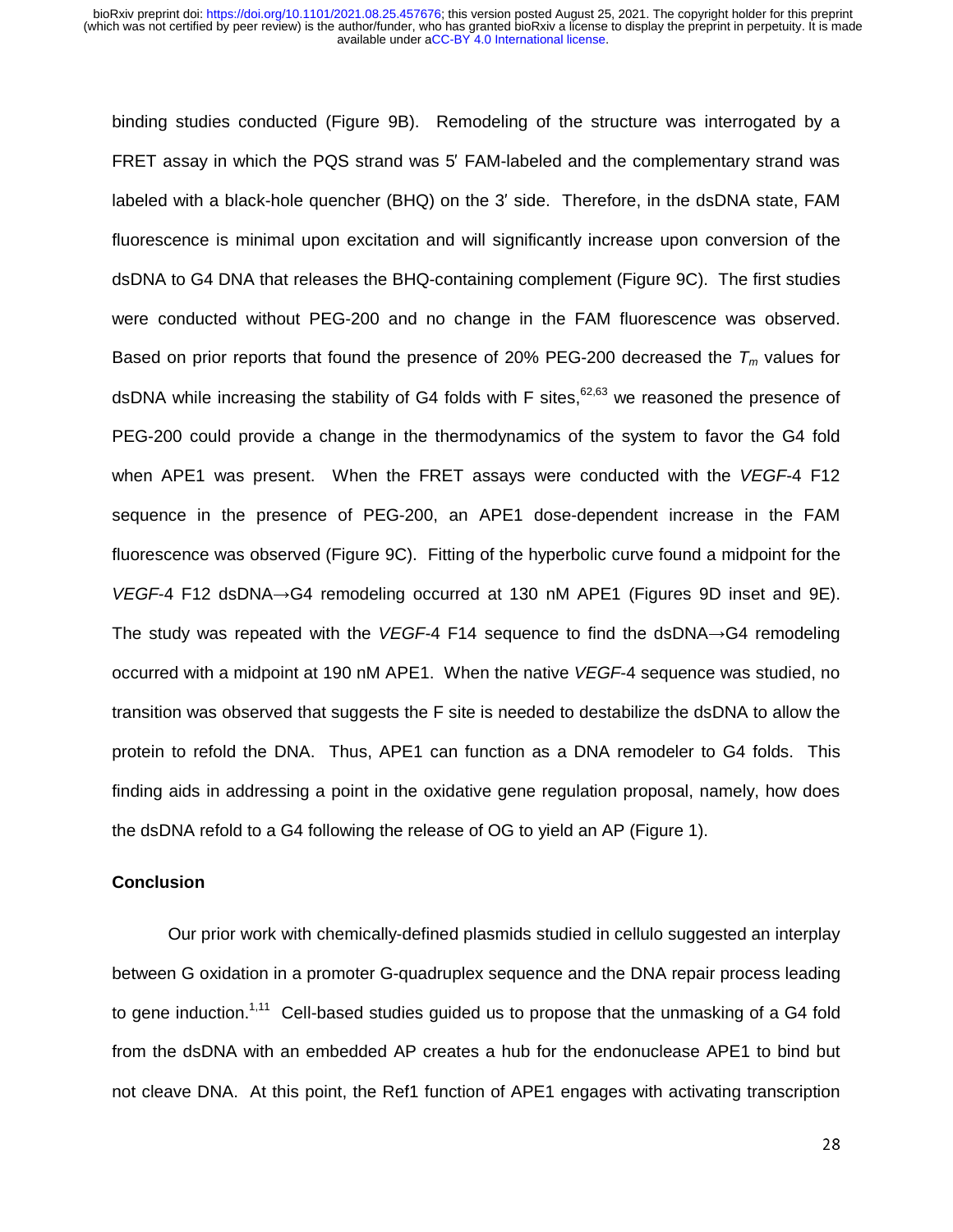factors. Support of this proposal came from non-cleavable APE1 substrates studied in cellulo that increased the gene output from  $300\%$  to  $1500\%$ <sup>11</sup> A follow-up report supported these conclusions in genomic DNA.<sup>64</sup> An unresolved question in these studies is the mechanism by which APE1 binds but does not cleave DNA in the G4 context. The present work identified many of the cellular parameters that lead to poor catalytic activity but robust binding of APE1 to the *VEGF* promoter G4. These findings may be extended to other promoter G4s, especially those that predominantly adopt parallel folds like *VEGF*.

The activity and binding assays showed that the concentrations of  $K^+$  and  $Mg^{2+}$  ions highly impact APE1 binding to the predominantly parallel-stranded *VEGF* G4 folds with and without an F present; moreover, in situations that resemble intracellular concentrations of these ions (140 mM K<sup>+</sup> and >10 mM Mg<sup>2+</sup>) showed that APE1 binding the F-containing G4 is competitive or outcompetes binding with the same sequence in dsDNA (Figures 4 and 5). Additionally, when the concentration of  $K^+$  is 140 mM, APE1 repairs F in dsDNA but fails to process F in G4 contexts (Figure 5A). This salt influence on APE1 could be the cellular property that defines when repair of AP in dsDNA versus APE1 binding an AP in G4 DNA for gene regulation occurs. The  $Ma^{2+}$  concentration was key to significantly increase the affinity of APE1 for the G4 folds (Figure 3). Magnesium deficiency is associated with elevated levels of poorly managed oxidative stress, $65$  which may reflect the diminished APE1-G4 interaction to regulate genes responsible for responding to stress.<sup>33,66</sup> Tight binding of APE1 to F-containing G4 folds requires the N-terminal domain; otherwise, the interaction has an affinity similar to F-containing ssDNA (Figures 5 and 7). Lastly, the N-terminal domain of APE1 is the region that binds the native parallel-stranded *VEGF* G4 (Figure 7). Some cancers are associated with proteasomal activity that cleaves the N-terminal tail of APE1 with dependency on the Lys acetylation status; the consequences of N-terminus removal are inappropriate localization of APE1 in the cell and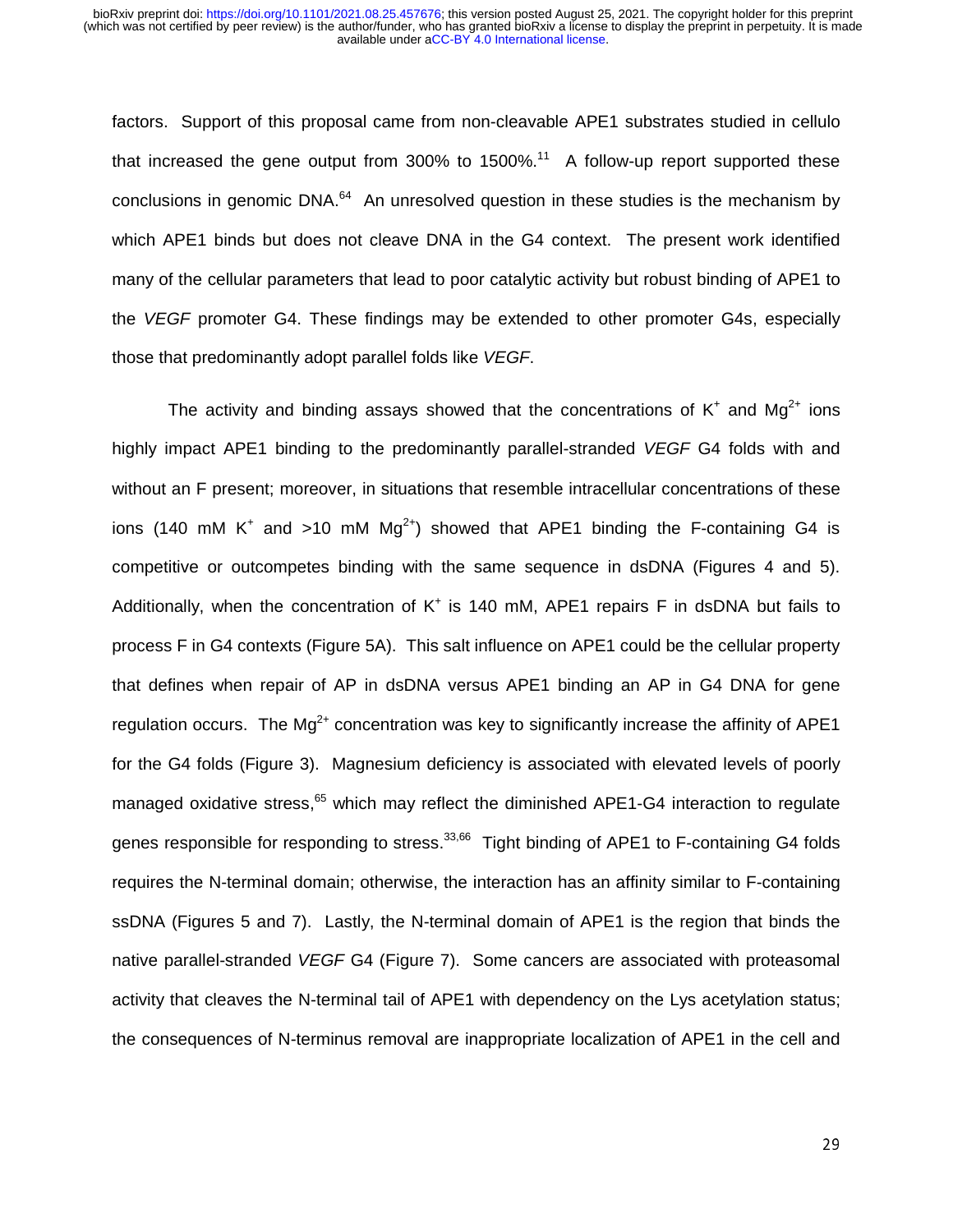altered function.  $67-69$  One possible contributing factor to the cancer phenotype might be diminished APE1 binding to G4s that regulate transcription.

Experiments were conducted to probe the APE1-G4 interaction with the G4–binding agent PDS. When PDS binds the *VEGF* G4s with and without lesions, the APE1 affinity was significantly diminished (Figure 8). It is known that PDS addition to cell culture results in high levels of DNA damage that led to cell death,<sup>70</sup> and blocking of APE1 binding to genomic G4s may be a contributing factor to the observed damage. Many other G4 ligands are reported for medicinal applications, $^{71}$  and when they are bound to promoter G4s, it is possible APE1 binding will be blocked resulting in altered gene expression that may contribute to some unexpected outcomes. Thus, the design of drugs to target other features of APE1 besides G4 binding may be a good approach. $^{72}$ 

 A final question regarding how G4s can fold in the presence of the complementary strand favoring dsDNA was addressed in this work. For dsDNA with an F in the potential G4 context, the addition of APE1 was able to remodel the DNA from duplex to G4 (Figure 9); for this to occur, the cosolvent PEG-200 was required, which was previously proposed to function to mimic the conditions of cellular crowding<sup>63</sup> or alter the water activity.<sup>61</sup> As a consequence of the cellular concentration of APE1 being fairly high (10<sup>4</sup>-10<sup>5</sup> copies/cell) with a long half-life, the concentration of the protein is sufficiently high to reach the concentration of the midpoint in the dsDNA $\rightarrow$ G4 refolding (~150-200 nM, Figure 9).<sup>48,73,74</sup> This observation aids in providing molecular understanding by which APE1 remodels F-containing promoter PQSs to G4 folds for gene induction in the cell.

 Other questions remain. The binding of APE1 to native, non-lesion-containing G4s had been suggested for the human telomere sequence, $30$  but the observation that the protein binds promoter G4s is quite intriguing, especially because it is a high-affinity interaction that is similar in affinity to traditional transcription factors.<sup>75</sup> Future structural studies are needed to address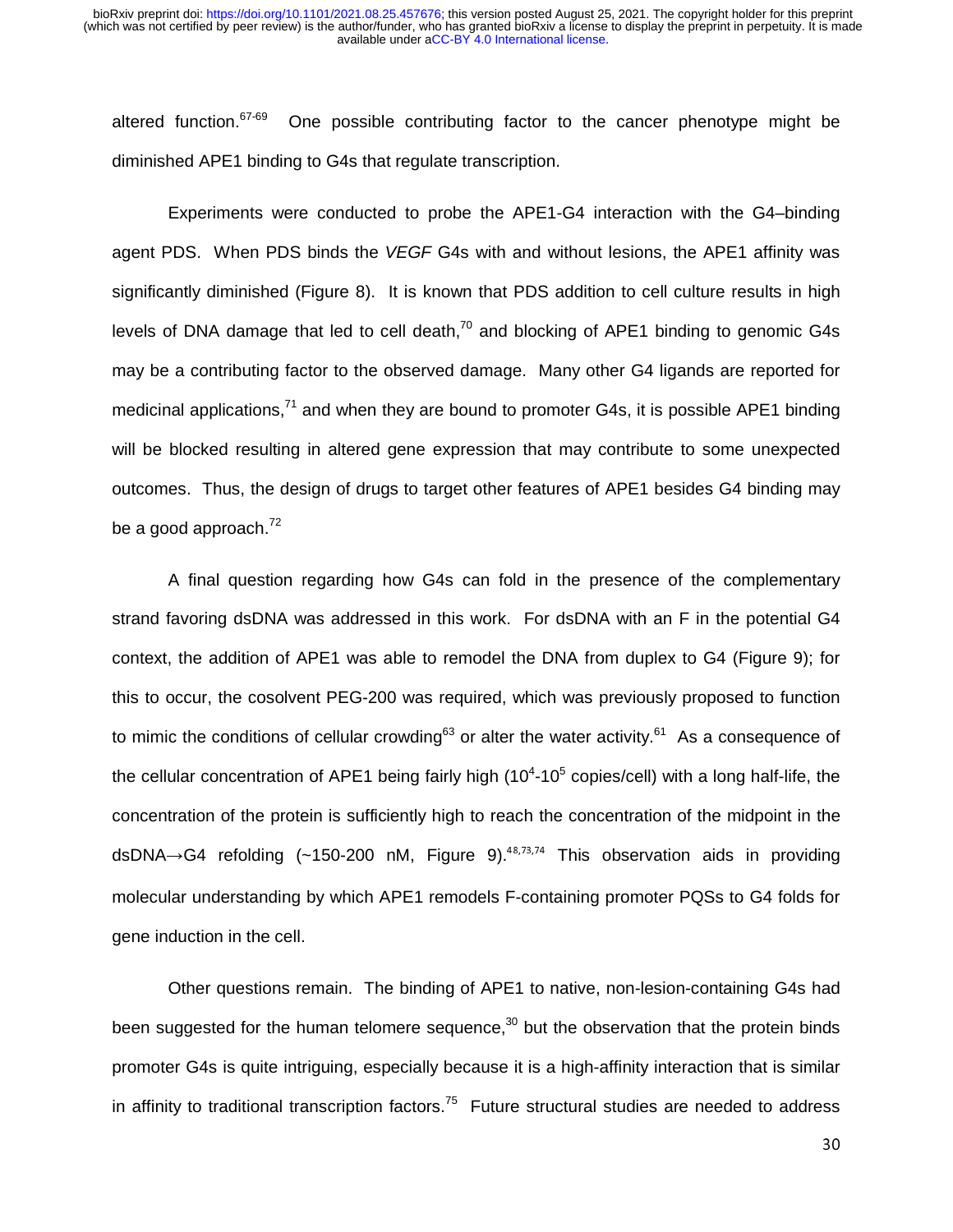how the N-terminal domain of APE1 binds parallel-stranded G4s like *VEGF*. Additionally, can cellular APE1 trap G4 folds in the genome without the presence of AP sites, and what are the cellular consequences? The findings herein regarding APE1 interacting with promoter G4s for gene regulation will impact future biological and medicinal chemistry applications that target G4s with designed therapeutic drugs.

## **Supporting Information**

Supporting Information is available

 Complete experimental methods, CD spectra, APE1 endonuclease controls studies, and endonuclease and binding data with the five G-track *VEGF* G4s

## **Acknowledgments**

The research was supported by the National Cancer Institute via grant no. R01 CA093099 and by the National Institute of General Medical Sciences grant no. R01 GM129267. The authors are grateful to Dr. Carla Omaga who conducted initial studies on this topic that inspired the present work.

*Conflict of Interest. No conflicts of interest are declared in this work.* 

### **References**

 (1) Fleming, A. M.; Burrows, C. J. Interplay of guanine oxidation and G-quadruplex folding in gene promoters. *J. Am. Chem. Soc.* **2020**, *142*, 1115-1136.

 (2) Wang, R.; Hao, W.; Pan, L.; Boldogh, I.; Ba, X. The roles of base excision repair enzyme OGG1 in gene expression. *Cell. Mol. Life Sci.* **2018**, *75*, 3741-3750.

Fong, Y. W.; Cattoglio, C.; Tjian, R. The intertwined roles of transcription and repair proteins. *Mol. Cell* **2013**, *52*, 291-302.

 (4) Antoniali, G.; Malfatti, M. C.; Tell, G. Unveiling the non-repair face of the base excision repair pathway in RNA processing: A missing link between DNA repair and gene expression? *DNA Repair* **2017**, *56*, 65-74.

 (5) Fleming, A. M.; Burrows, C. J. 8-Oxo-7,8-dihydroguanine, friend and foe: Epigenetic-like regulator versus initiator of mutagenesis. *DNA Repair* **2017**, *56*, 75-83.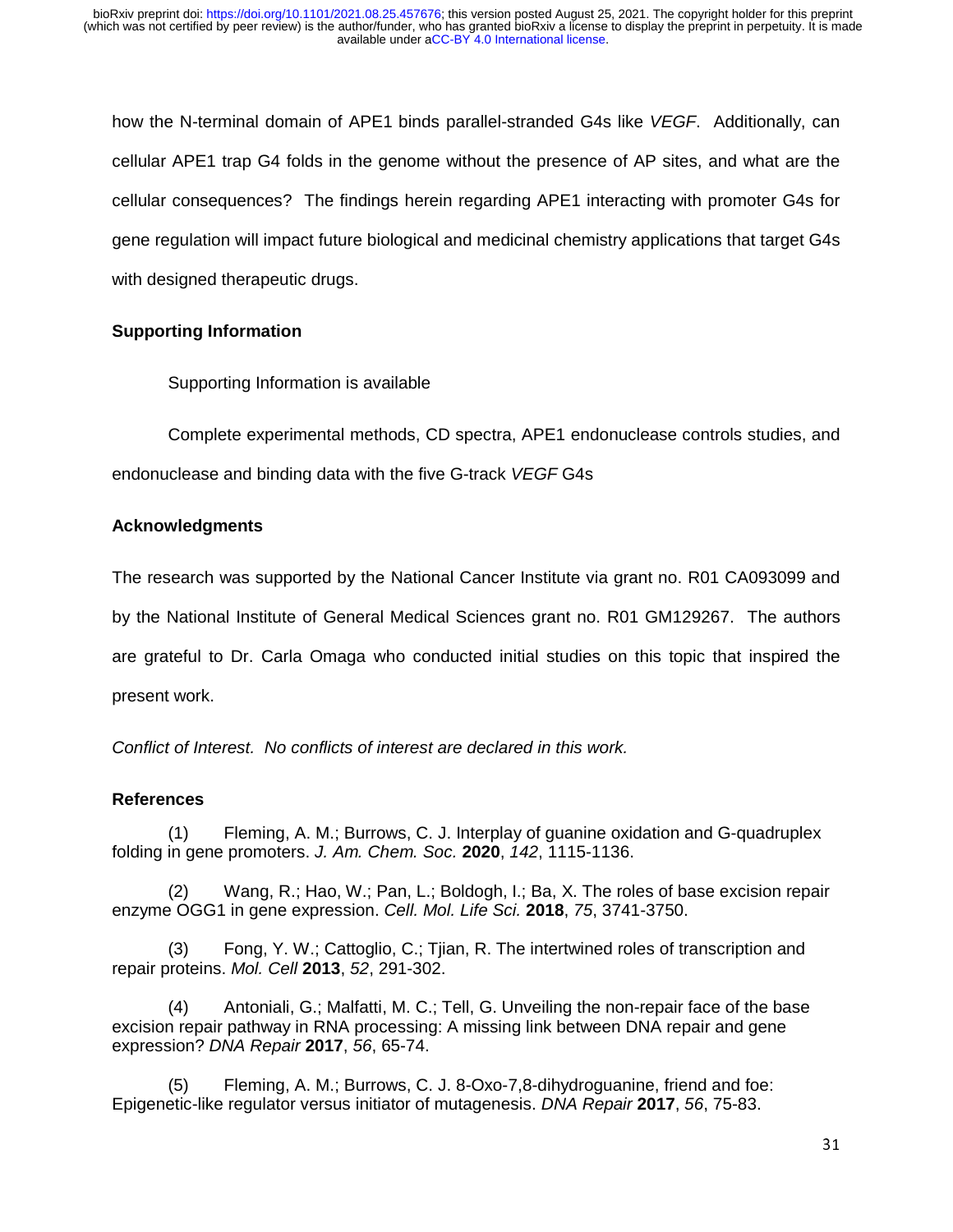(6) Seifermann, M.; Epe, B. Oxidatively generated base modifications in DNA: Not only carcinogenic risk factor but also regulatory mark? *Free Radic. Biol. Med.* **2017**, *107*, 258- 265.

 (7) Antoniali, G.; Lirussi, L.; D'Ambrosio, C.; Dal Piaz, F.; Vascotto, C.; Casarano, E.; Marasco, D.; Scaloni, A.; Fogolari, F.; Tell, G. SIRT1 gene expression upon genotoxic damage is regulated by APE1 through nCaRE-promoter elements. *Mol. Biol. Cell* **2014**, *25*, 532-547.

 (8) Müller, N.; Khobta, A. Regulation of GC box activity by 8-oxoguanine. *Redox Biol.* **2021**, *43*, 101997.

 (9) Cogoi, S.; Ferino, A.; Miglietta, G.; Pedersen, E. B.; Xodo, L. E. The regulatory G4 motif of the Kirsten ras (KRAS) gene is sensitive to guanine oxidation: implications on transcription. *Nucleic Acids Res.* **2018**, *46*, 661-676.

 (10) Pan, L.; Zhu, B.; Hao, W.; Zeng, X.; Vlahopoulos, S. A.; Hazra, T. K.; Hegde, M. L.; Radak, Z.; Bacsi, A.; Brasier, A. R.; Ba, X.; Boldogh, I. Oxidized guanine base lesions function in 8-oxoguanine DNA glycosylase1-mediated epigenetic regulation of nuclear factor kappaB-driven gene expression. *J. Biol. Chem.* **2016**, *291*, 25553-25566.

 (11) Fleming, A. M.; Ding, Y.; Burrows, C. J. Oxidative DNA damage is epigenetic by regulating gene transcription via base excision repair. *Proc. Natl. Acad. Sci. U.S.A.* **2017**, *114*, 2604-2609.

 (12) Luo, M.; Zhang, J.; He, H.; Su, D.; Chen, Q.; Gross, M. L.; Kelley, M. R.; Georgiadis, M. M. Characterization of the redox activity and disulfide bond formation in apurinic/apyrimidinic endonuclease. *Biochemistry* **2012**, *51*, 695-705.

 (13) Su, D.; Delaplane, S.; Luo, M.; Rempel, D. L.; Vu, B.; Kelley, M. R.; Gross, M. L.; Georgiadis, M. M. Interactions of apurinic/apyrimidinic endonuclease with a redox inhibitor: evidence for an alternate conformation of the enzyme. *Biochemistry* **2011**, *50*, 82-92.

 (14) Liu, D.; Xu, Y. p53, oxidative stress, and aging. *Antioxid. Redox Signal.* **2011**, *15*, 1669-1678.

 (15) Pastukh, V.; Roberts, J. T.; Clark, D. W.; Bardwell, G. C.; Patel, M.; Al-Mehdi, A. B.; Borchert, G. M.; Gillespie, M. N. An oxidative DNA "damage" and repair mechanism localized in the VEGF promoter is important for hypoxia-induced VEGF mRNA expression. *Am. J. Physiol. Lung Cell Mol. Physiol.* **2015**, *309*, L1367-1375.

 (16) Chiu, W. C.; Chen, C. J.; Lee, T. S.; Chen, Z. J.; Ke, P. H.; Chiang, A. N. Oxidative stress enhances AP-1 and NF-κB-mediated regulation of β(2)-glycoprotein I gene expression in hepatoma cells. *J. Cell Biochem.* **2010**, *111*, 988-998.

 (17) Bazlekowa-Karaban, M.; Prorok, P.; Baconnais, S.; Taipakova, S.; Akishev, Z.; Zembrzuska, D.; Popov, A. V.; Endutkin, A. V.; Groisman, R.; Ishchenko, A. A.; Matkarimov, B. T.; Bissenbaev, A.; Le Cam, E.; Zharkov, D. O.; Tudek, B.; Saparbaev, M. Mechanism of stimulation of DNA binding of the transcription factors by human apurinic/apyrimidinic endonuclease 1, APE1. *DNA Repair* **2019**, *82*, 102698.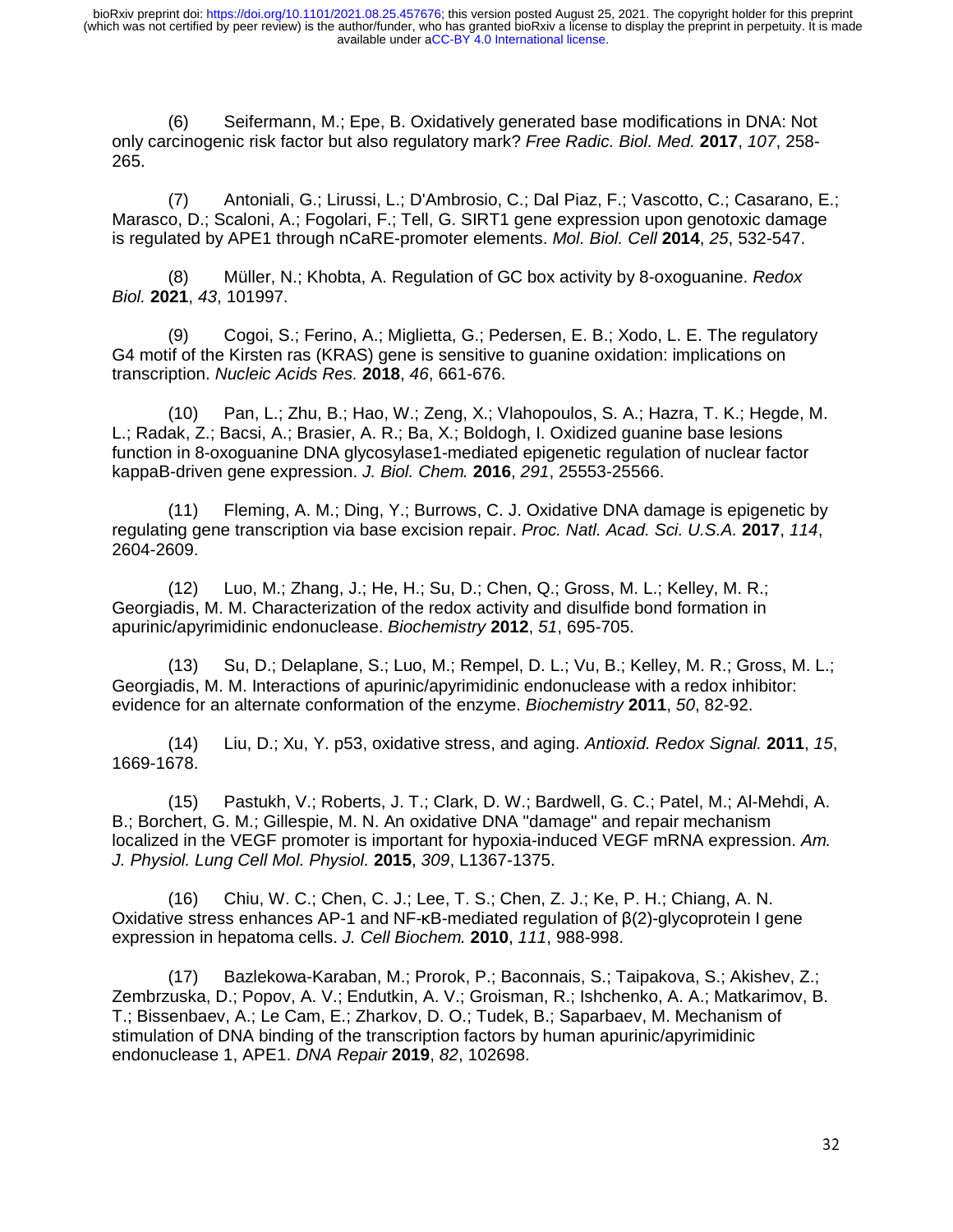(18) Clark, D. W.; Phang, T.; Edwards, M. G.; Geraci, M. W.; Gillespie, M. N. Promoter G-quadruplex sequences are targets for base oxidation and strand cleavage during hypoxia-induced transcription. *Free Radical Biol. Med.* **2012**, *53*, 51-59.

 (19) Tse, E. C. M.; Zwang, T. J.; Bedoya, S.; Barton, J. K. Effective distance for DNAmediated charge transport between repair proteins. *ACS Cent. Sci.* **2019**, *5*, 65-72.

 (20) Saito, I.; Takayama, M.; Sugiyama, H.; Nakatani, K.; Tsuchida, A.; Yamamoto, M. Photoinduced DNA cleavage via electron transfer: demonstration that guanine residues located 5' to guanine are the most electron-donating sites. *J. Am. Chem. Soc.* **1995**, *117*, 6406- 6407.

 (21) Fleming, A. M.; Burrows, C. J. G-Quadruplex folds of the human telomere sequence alter the site reactivity and reaction pathway of guanine oxidation compared to duplex DNA. *Chem. Res. Toxicol.* **2013**, *26*, 593-607.

 (22) Matter, B.; Seiler, C. L.; Murphy, K.; Ming, X.; Zhao, J.; Lindgren, B.; Jones, R.; Tretyakova, N. Mapping three guanine oxidation products along DNA following exposure to three types of reactive oxygen species. *Free Radic. Biol. Med.* **2018**, *121*, 180-189.

 (23) David, S. S.; O'Shea, V. L.; Kundu, S. Base-excision repair of oxidative DNA damage. *Nature* **2007**, *447*, 941-950.

 (24) Huppert, J. L.; Balasubramanian, S. Prevalence of quadruplexes in the human genome. *Nucleic Acids Res.* **2005**, *33*, 2908-2916.

 (25) Spiegel, J.; Cuesta, S. M.; Adhikari, S.; Hänsel-Hertsch, R.; Tannahill, D.; Balasubramanian, S. G-quadruplexes are transcription factor binding hubs in human chromatin. *Genome Biol.* **2021**, *22*, 117.

 (26) Lane, A. N.; Chaires, J. B.; Gray, R. D.; Trent, J. O. Stability and kinetics of Gquadruplex structures. *Nucleic Acids Res.* **2008**, *36*, 5482-5515.

 (27) Patel, D. J.; Phan, A. T.; Kuryavyi, V. Human telomere, oncogenic promoter and 5'-UTR G-quadruplexes: diverse higher order DNA and RNA targets for cancer therapeutics. *Nucleic Acids Res.* **2007**, *35*, 7429-7455.

 (28) Fleming, A. M.; Zhou, J.; Wallace, S. S.; Burrows, C. J. A role for the fifth G-track in G-quadruplex forming oncogene promoter sequences during oxidative stress: Do these "spare tires" have an evolved function? *ACS Cent. Sci.* **2015**, *1*, 226-233.

 (29) Zhou, J.; Fleming, A. M.; Averill, A. M.; Burrows, C. J.; Wallace, S. S. The NEIL glycosylases remove oxidized guanine lesions from telomeric and promoter quadruplex DNA structures. *Nucleic Acids Res.* **2015**, *43*, 4039-4054.

 (30) Burra, S.; Marasco, D.; Malfatti, M. C.; Antoniali, G.; Virgilio, A.; Esposito, V.; Demple, B.; Galeone, A.; Tell, G. Human AP-endonuclease (Ape1) activity on telomeric G4 structures is modulated by acetylatable lysine residues in the N-terminal sequence. *DNA Repair* **2019**, *73*, 129-143.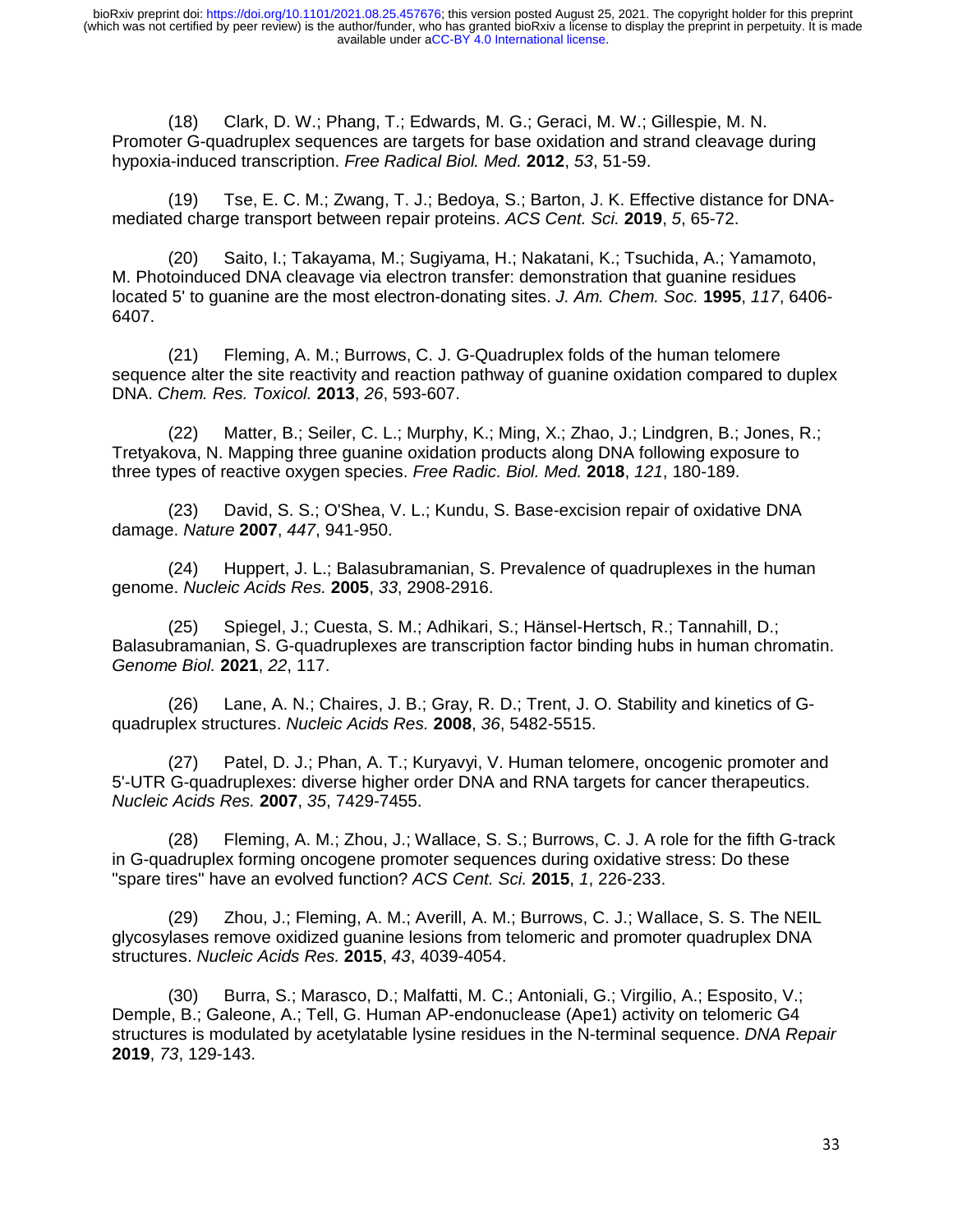(31) Davletgildeeva, A. T.; Kuznetsova, A. A.; Fedorova, O. S.; Kuznetsov, N. A. Activity of human apurinic/apyrimidinic endonuclease APE1 toward damaged DNA and native RNA with non-canonical structures. *Front. Cell Dev. Biol.* **2020**, *8*, 590848.

 (32) Broxson, C.; Hayner, J. N.; Beckett, J.; Bloom, L. B.; Tornaletti, S. Human AP endonuclease inefficiently removes abasic sites within G4 structures compared to duplex DNA. *Nucleic Acids Res.* **2014**, *42*, 7708-7719.

 (33) Fleming, A. M.; Zhu, J.; Howpay Manage, S. A.; Burrows, C. J. Human NEIL3 gene expression is regulated by epigenetic-like oxidative DNA modification. *J. Am. Chem. Soc.* **2019**, *141*, 11036-11046.

 (34) Masuda, Y.; Bennett, R. A.; Demple, B. Rapid dissociation of human apurinic endonuclease (Ape1) from incised DNA induced by magnesium. *J. Biol. Chem.* **1998**, *273*, 30360-30365.

 (35) Lucas, J. A.; Masuda, Y.; Bennett, R. A.; Strauss, N. S.; Strauss, P. R. Singleturnover analysis of mutant human apurinic/apyrimidinic endonuclease. *Biochemistry* **1999**, *38*, 4958-4964.

 (36) Wilson, D. M., 3rd. Ape1 abasic endonuclease activity is regulated by magnesium and potassium concentrations and is robust on alternative DNA structures. *J. Mol. Biol.* **2005**, *345*, 1003-1014.

 (37) Schermerhorn, K. M.; Delaney, S. Transient-state kinetics of apurinic/apyrimidinic (AP) endonuclease 1 acting on an authentic AP site and commonly used substrate analogs: the effect of diverse metal ions and base mismatches. *Biochemistry* **2013**, *52*, 7669-7677.

 (38) Agrawal, P.; Hatzakis, E.; Guo, K.; Carver, M.; Yang, D. Solution structure of the major G-quadruplex formed in the human VEGF promoter in K<sup>+</sup>: insights into loop interactions of the parallel G-quadruplexes. *Nucleic Acids Res.* **2013**, *41*, 10584-10592.

 (39) Kypr, J.; Kejnovska, I.; Renciuk, D.; Vorlickova, M. Circular dichroism and conformational polymorphism of DNA. *Nucleic Acids Res.* **2009**, *37*, 1713-1725.

 (40) Karsisiotis, A. I.; Hessari, N. M.; Novellino, E.; Spada, G. P.; Randazzo, A.; Webba da Silva, M. Topological characterization of nucleic acid G-quadruplexes by UV absorption and circular dichroism. *Angew. Chem., Int. Ed.* **2011**, *50*, 10645-10648.

 (41) Mergny, J. L.; Phan, A. T.; Lacroix, L. Following G-quartet formation by UVspectroscopy. *FEBS Lett* **1998**, *435*, 74-78.

 (42) Berquist, B. R.; McNeill, D. R.; Wilson, D. M., 3rd. Characterization of abasic endonuclease activity of human Ape1 on alternative substrates, as well as effects of ATP and sequence context on AP site incision. *J. Mol. Biol.* **2008**, *379*, 17-27.

 (43) Fantini, D.; Vascotto, C.; Marasco, D.; D'Ambrosio, C.; Romanello, M.; Vitagliano, L.; Pedone, C.; Poletto, M.; Cesaratto, L.; Quadrifoglio, F.; Scaloni, A.; Radicella, J. P.; Tell, G. Critical lysine residues within the overlooked N-terminal domain of human APE1 regulate its biological functions. *Nucleic Acids Res.* **2010**, *38*, 8239-8256.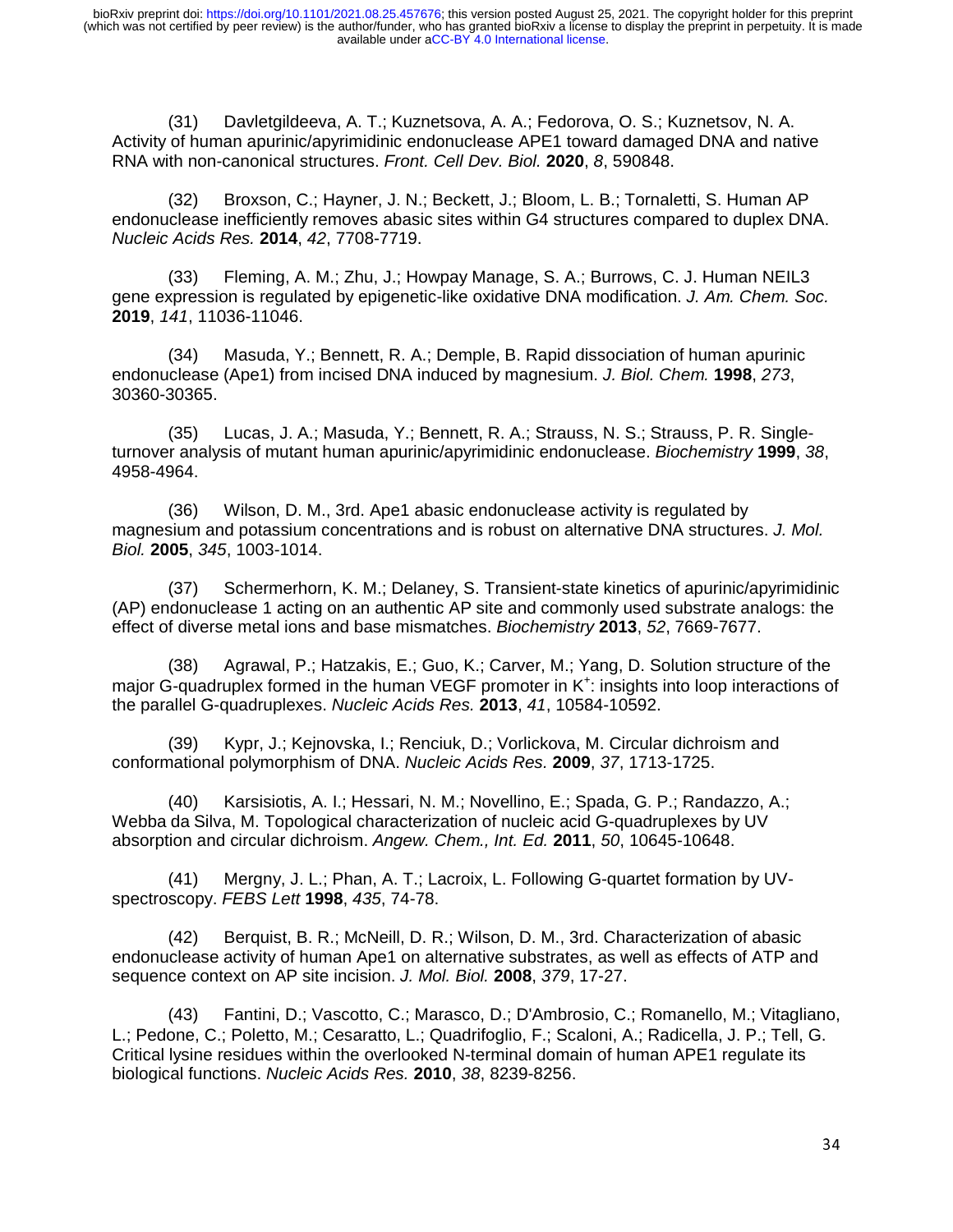(44) Whitaker, A. M.; Stark, W. J.; Flynn, T. S.; Freudenthal, B. D. Molecular and structural characterization of disease-associated APE1 polymorphisms. *DNA Repair* **2020**, *91- 92*, 102867.

 (45) Edwards, A. D.; Marecki, J. C.; Byrd, A. K.; Gao, J.; Raney, Kevin D. G-Quadruplex loops regulate PARP-1 enzymatic activation. *Nucleic Acids Res.* **2020**, doi:10.1093/nar/gkaa1172.

 (46) Gesztelyi, R.; Zsuga, J.; Kemeny-Beke, A.; Varga, B.; Juhasz, B.; Tosaki, A. The Hill equation and the origin of quantitative pharmacology. *Arch. Hist. Exact. Sci.* **2012**, *66*, 427- 438.

 (47) Freudenthal, B. D.; Beard, W. A.; Cuneo, M. J.; Dyrkheeva, N. S.; Wilson, S. H. Capturing snapshots of APE1 processing DNA damage. *Nat. Struct. Mol. Biol.* **2015**, *22*, 924- 931.

 (48) Mol, C. D.; Izumi, T.; Mitra, S.; Tainer, J. A. DNA-bound structures and mutants reveal abasic DNA binding by APE1 and DNA repair coordination. *Nature* **2000**, *403*, 451-456.

 (49) Maher, R. L.; Bloom, L. B. Pre-steady-state kinetic characterization of the AP endonuclease activity of human AP endonuclease 1. *J. Biol. Chem.* **2007**, *282*, 30577-30585.

 (50) Hadi, M. Z.; Coleman, M. A.; Fidelis, K.; Mohrenweiser, H. W.; Wilson, D. M., 3rd. Functional characterization of Ape1 variants identified in the human population. *Nucleic Acids Res.* **2000**, *28*, 3871-3879.

 (51) Miroshnikova, A. D.; Kuznetsova, A. A.; Vorobjev, Y. N.; Kuznetsov, N. A.; Fedorova, O. S. Effects of mono- and divalent metal ions on DNA binding and catalysis of human apurinic/apyrimidinic endonuclease 1. *Mol. Biosyst.* **2016**, *12*, 1527-1539.

 (52) Engelhart, A. E.; Plavec, J.; Persil, Ö.; Hud, N. V.: Metal ion interactions with Gquadruplex structures. In *Nucleic Acid-Metal Ion Interactions*; The Royal Society of Chemistry, **2009**; pp 118-153.

 (53) Romani, A. Regulation of magnesium homeostasis and transport in mammalian cells. *Arch. Biochem. Biophys.* **2007**, *458*, 90-102.

(54) Tashiro, M.; Konishi, M. Basal intracellular free  $Mg^{2+}$  concentration in smooth muscle cells of guinea pig tenia cecum: intracellular calibration of the fluorescent indicator furaptra. *Biophys. J.* **1997**, *73*, 3358-3370.

 (55) Chou, K. M.; Cheng, Y. C. The exonuclease activity of human apurinic/apyrimidinic endonuclease (APE1). Biochemical properties and inhibition by the natural dinucleotide Gp4G. *J. Biol. Chem.* **2003**, *278*, 18289-18296.

 (56) López, D. J.; Rodríguez, J. A.; Bañuelos, S. Molecular mechanisms regulating the DNA repair protein APE1: A focus on its flexible N-terminal tail domain. *Int. J. Mol. Sci.* **2021**, *22*, 6308.

 (57) Su, H.; Xu, J.; Chen, Y.; Wang, Q.; Lu, Z.; Chen, Y.; Chen, K.; Han, S.; Fang, Z.; Wang, P.; Yuan, B. F.; Zhou, X. Photoactive G-quadruplex ligand identifies multiple G-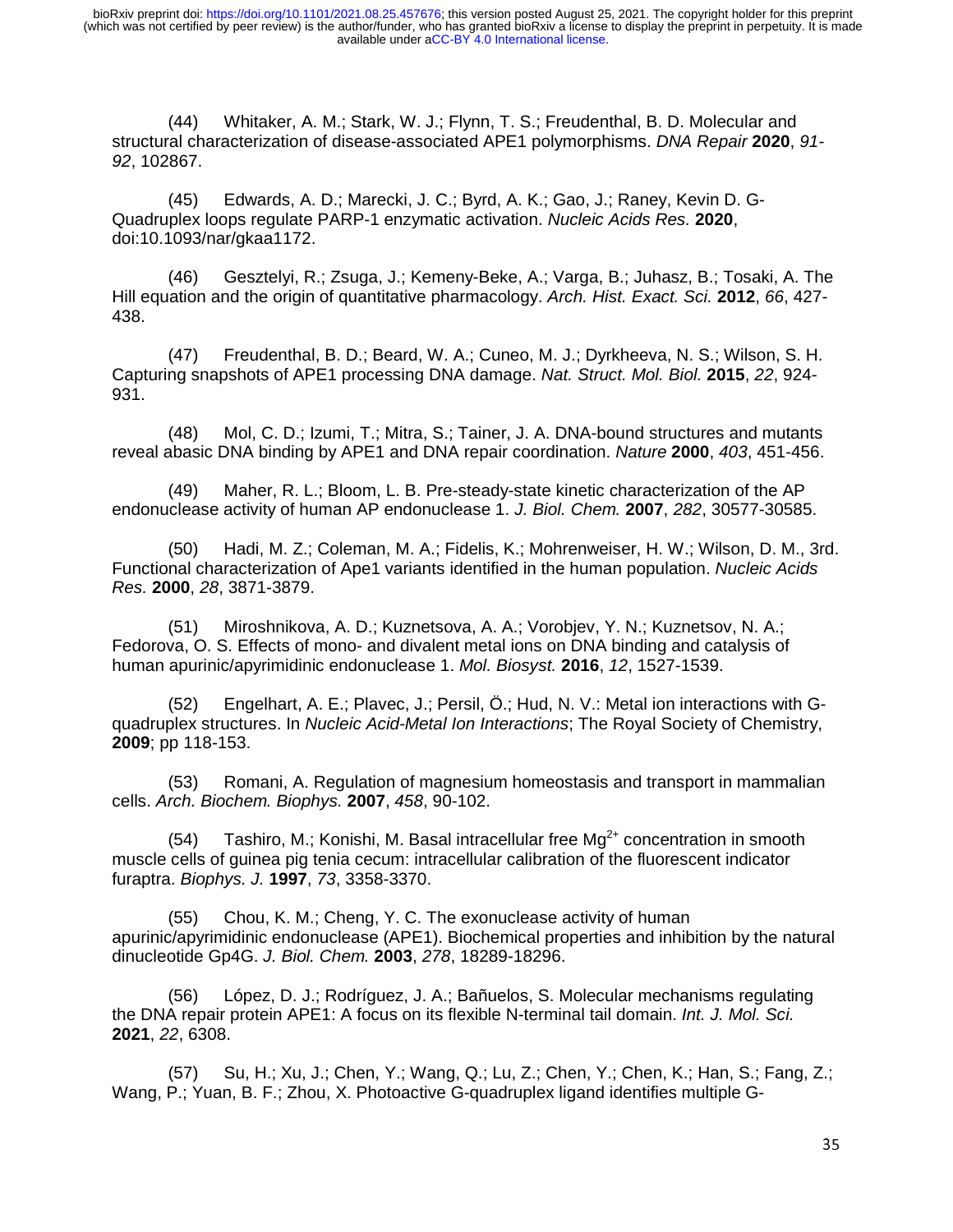quadruplex-related proteins with extensive sequence tolerance in the cellular environment. *J. Am. Chem. Soc.* **2021**, *143*, 1917-1923.

 (58) Zhang, X.; Spiegel, J.; Martínez Cuesta, S.; Adhikari, S.; Balasubramanian, S. Chemical profiling of DNA G-quadruplex-interacting proteins in live cells. *Nat. Chem.* **2021**, *13*, 626-633.

 (59) Rodriguez, R.; Müller, S.; Yeoman, J. A.; Trentesaux, C.; Riou, J. F.; Balasubramanian, S. A novel small molecule that alters shelterin integrity and triggers a DNAdamage response at telomeres. *J. Am. Chem. Soc.* **2008**, *130*, 15758-15759.

 (60) Miyoshi, D.; Karimata, H.; Sugimoto, N. Hydration regulates thermodynamics of G-quadruplex formation under molecular crowding conditions. *J. Am. Chem. Soc.* **2006**, *128*, 7957-7963.

 (61) Miller, M. C.; Buscaglia, R.; Chaires, J. B.; Lane, A. N.; Trent, J. O. Hydration is a major determinant of the G-quadruplex stability and conformation of the human telomere 3' sequence of d(AG3(TTAG3)3). *J. Am. Chem. Soc.* **2010**, *132*, 17105-17107.

 (62) Miyoshi, D.; Nakamura, K.; Tateishi-Karimata, H.; Ohmichi, T.; Sugimoto, N. Hydration of Watson-Crick base pairs and dehydration of Hoogsteen base pairs inducing structural polymorphism under molecular crowding conditions. *J. Am. Chem. Soc.* **2009**, *131*, 3522-3531.

 (63) Fujimoto, T.; Nakano, S.; Miyoshi, D.; Sugimoto, N. The effects of molecular crowding on the structure and stability of G-quadruplexes with an abasic site. *J. Nucleic Acids* **2011**, *2011*, 857149.

 (64) Roychoudhury, S.; Pramanik, S.; Harris, H. L.; Tarpley, M.; Sarkar, A.; Spagnol, G.; Sorgen, P. L.; Chowdhury, D.; Band, V.; Klinkebiel, D.; Bhakat, K. K. Endogenous oxidized DNA bases and APE1 regulate the formation of G-quadruplex structures in the genome. *Proc. Natl. Acad. Sci. U. S. A.* **2020**, *117*, 11409-11420.

 (65) Zheltova, A. A.; Kharitonova, M. V.; Iezhitsa, I. N.; Spasov, A. A. Magnesium deficiency and oxidative stress: an update. *BioMedicine* **2016**, *6*, 20.

 (66) Fleming, A. M.; Zhu, J.; Ding, Y.; Visser, J. A.; Zhu, J.; Burrows, C. J. Human DNA repair genes possess potential G-quadruplex sequences in their promoters and 5' untranslated regions. *Biochemistry* **2018**, *57*, 991-1002.

 (67) Yoshida, A.; Urasaki, Y.; Waltham, M.; Bergman, A. C.; Pourquier, P.; Rothwell, D. G.; Inuzuka, M.; Weinstein, J. N.; Ueda, T.; Appella, E.; Hickson, I. D.; Pommier, Y. Human apurinic/apyrimidinic endonuclease (Ape1) and its N-terminal truncated form (AN34) are involved in DNA fragmentation during apoptosis. *J. Biol. Chem.* **2003**, *278*, 37768-37776.

 (68) Bhakat, K. K.; Sengupta, S.; Adeniyi, V. F.; Roychoudhury, S.; Nath, S.; Bellot, L. J.; Feng, D.; Mantha, A. K.; Sinha, M.; Qiu, S.; Luxon, B. A. Regulation of limited N-terminal proteolysis of APE1 in tumor via acetylation and its role in cell proliferation. *Oncotarget* **2016**, *7*, 22590-22604.